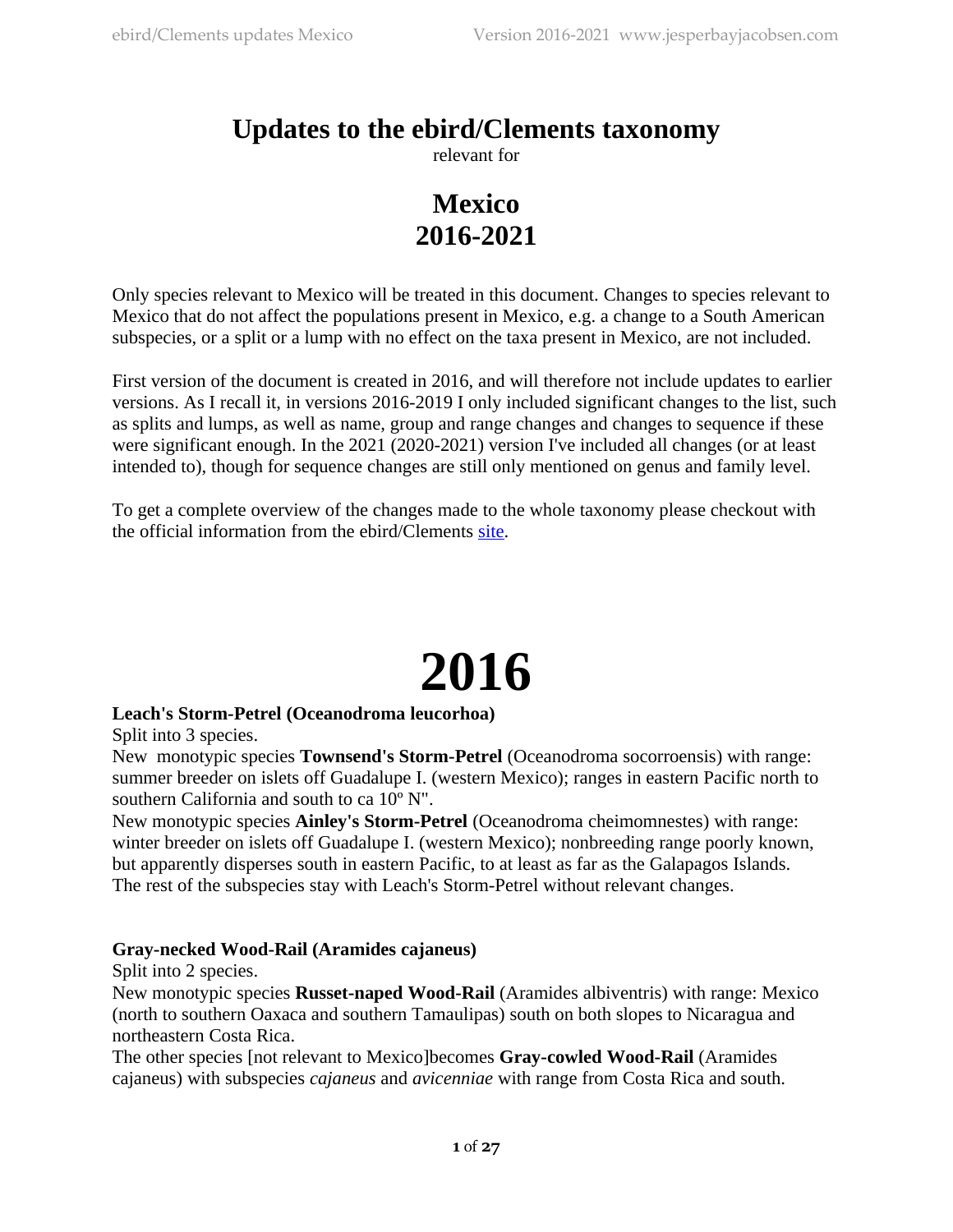## **Green Violetear (Colibri thalassinus)**

Split into 2 species.

New monotypic species **Mexican Violetear (Colibri thalassinus)** with range: Open mountain slopes of s Mexico to n-central Nicaragua.

The other new species [not relevant to Mexico] becomes **Lesser Violetear** (Colibri cyanotus) includes the rest of the subspecies present from Costa Rica and south.

## **Blue-crowned Motmot (Momotus coeruliceps)**

Split into 2 species. Adding one extra species to the Mexican list. Is also endemic. New monotypic endemic species **Blue-capped Motmot** (Momotus coeruliceps) with range: NE Mexico (Nuevo León and Tamaulipas to n Veracruz).

New polytypic species **Lesson's Motmot** (Momotus lessonii) with old subspecies *lessonii, goldmani and exiguous.* Ranges are unchanged meaning that this species is the one you are expected to find in the south and southeastern parts of Mexico (south from central Veracruz).

## **Vermilion Flycatcher (Pyrocephalus rubinus)**

New group added.

The subspecies flammeus, mexicanus, blatteus and pinicola are grouped in a new group called Northern. They include all subspecies relevant for Mexico, and the species should therefore best be referred to as **Vermilion Flycatcher (Northern).**

## **Western Scrub-Jay (Aphelocoma californica)**

Split into 2 species.

One polytypic species **California Scrub-Jay (Aphelocoma californica)** with subspecies *immanis, caurina, oocleptica, californica, cana, obscura, cactophila* and *hypoleuca*, Occurs in Mexico in the Californian Peninsula.

One polytypic species **Woodhouse's Scrub-Jay (Aphelocoma woodhouseii)** with two groups consisting of subspecies *nevadae, woodhouseii, texana, grisea, cyanotis, sumichrasti* and *remota.* Occurs from Sonora to Oaxaca, but apparently also some birds moving into the area of California Scrub-Jay in Baja California.

Adding one extra species to the Mexican list.

## **Plain Wren (Cantorchilus modestus)**

Split into 3 species.

The split only affects Mexico by change of common name since the two new species are created based on subspecies from further south.

The new name for Plain Wren is **Cabanis's Wren (Cantorchilus modestus).**

## **White-bellied Wren (Uropsila leucogastra)**

Adding and deleting subspecies. Range changes.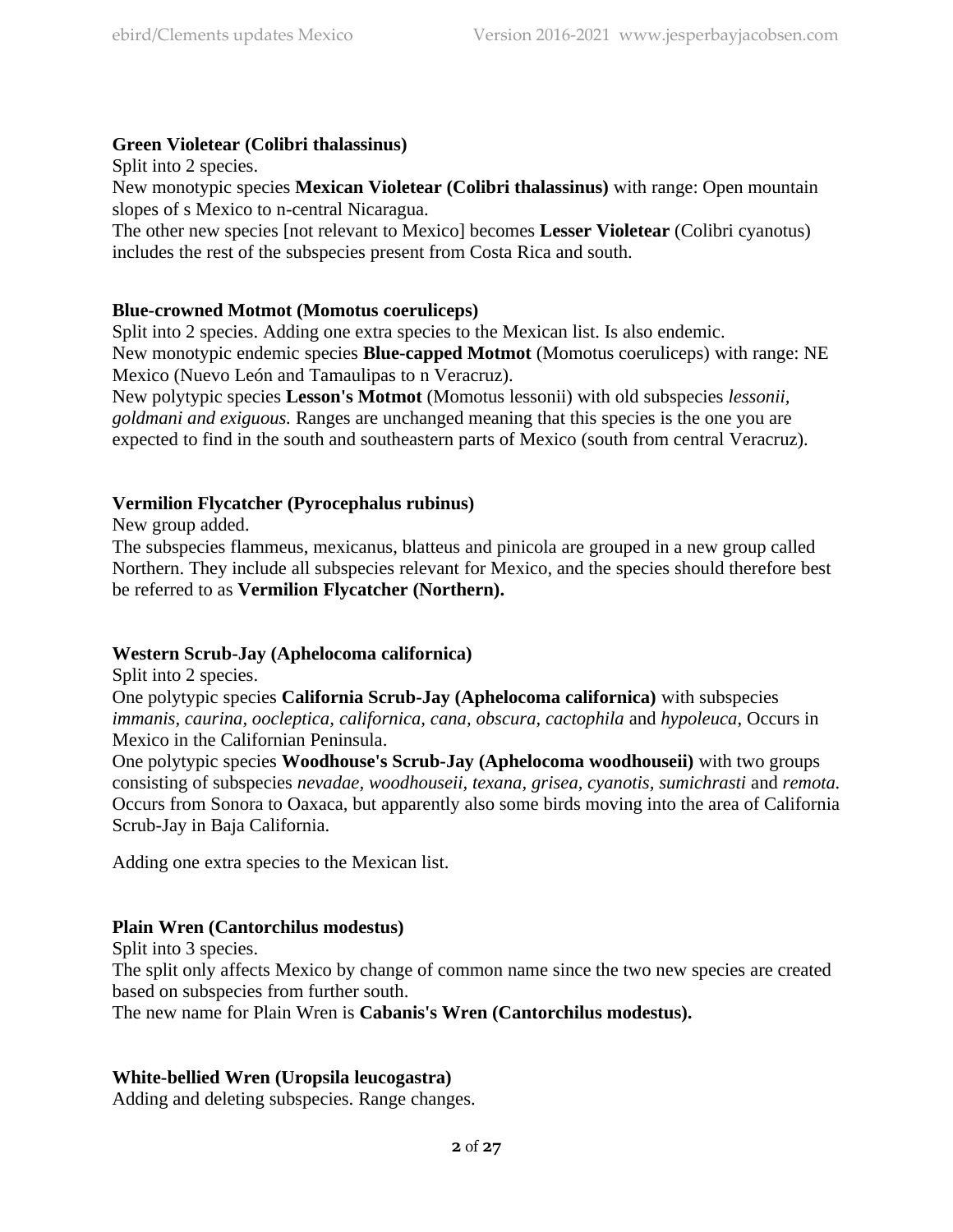Under the group Middle American several new subspecies have been added: *grisescens*: northeastern Mexico (southern Tamaulipas south at least to eastern San Luis Potosí). *centralis*: south central Mexico (northern Puebla to central Veracruz). *restricta*: northwestern Yucatan Peninsula, Mexico. Subspecies *musica* is deleted, being synonym of leucogastra.

New range for *leucogastra*: southeastern Mexico (southeastern Veracruz, northern Oaxaca, Tabasco, and northern Chiapas).

Range change of *brachyuran*: central and southern Yucatan Peninsula, Mexico. Deletion of subspecies *hawkinsi*.

Range change of *australis*: southeastern Mexico (southern Quintana Roo) and Belize; also local in northern Hondura.

## **Eastern Bluebird (Sialia sialis)**

Adding subspecies. Range changes.

Adding *nidificans*: Mexico (southwestern Tamaulipas to central Veracruz). Range change *guatemalae*: southern Mexico (Chiapas) and Guatemala.

## **Brown-backed Solitaire (Myadestes occidentalis)**

Deleting subspecies. Range change. Deleting *cinereus.* Range change *occidentalis*: mountains of western Mexico (Sonora south to Oaxaca). Range change *oberholseri*: mountains from northeastern Mexico south to Guatemala, El Salvador and central Honduras.

# **2017**

There have been several re-orderings within different genera or families but these changes are not commented in this list.

## **Genus Chen**

Genus change. Snow Goose and Ross's Goose are moved to the genus Anser, becoming Anser caerulescens and Anser rossii.

## **Genus Anas**

Genus split into 4 different genera with 2 new relevant to Mexico: Garganey =>Spatula querquedula Blue-winged Teal  $\Rightarrow$  Spatula discors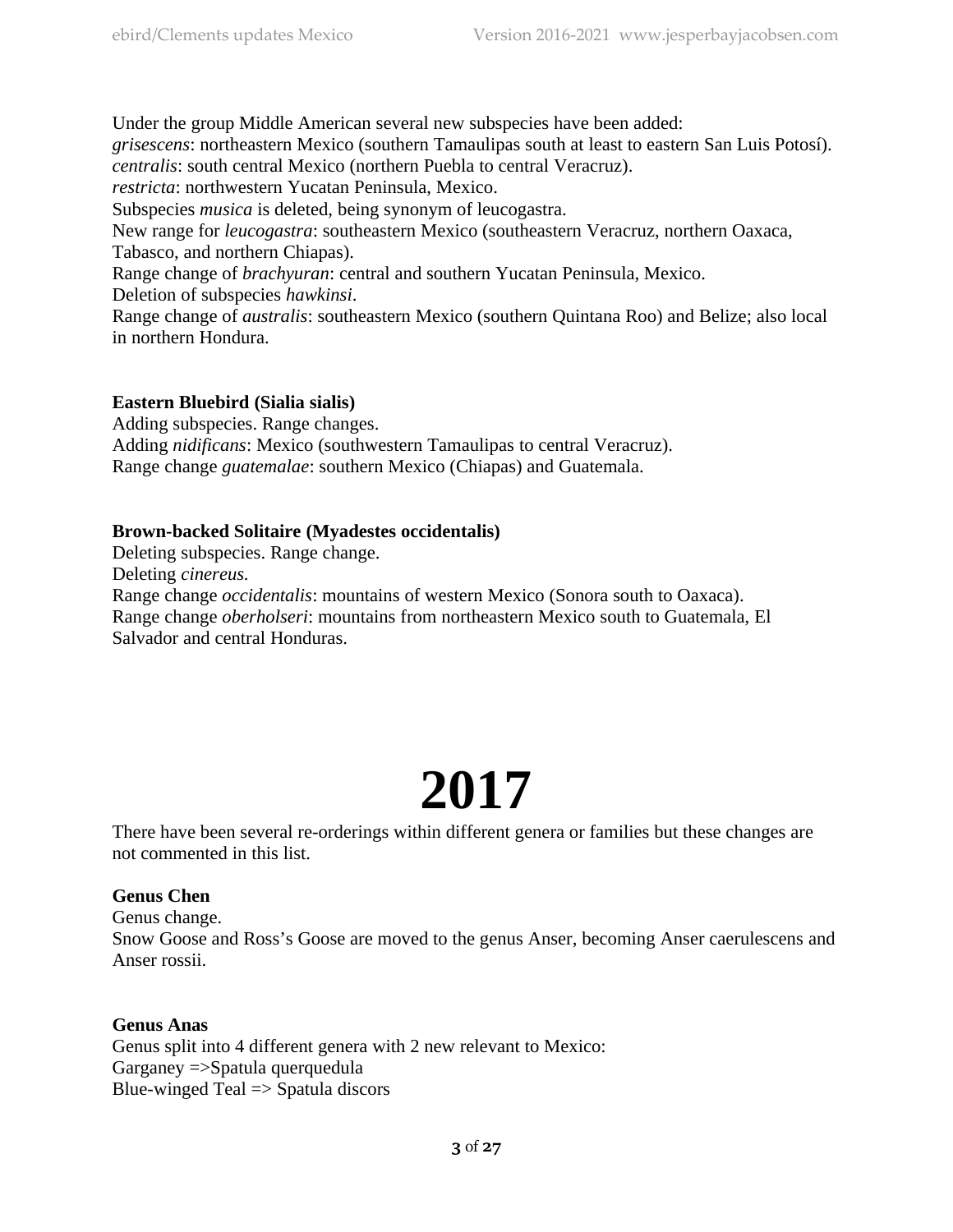Cinnamon Teal => Spatula cyanoptera Northern Shoveler => Spatula clypeata Gadwall => Mareca strepera Eurosian Wigeon => Mareca Penelope American Wigeon => Mareca americana

## **New World Vultures (cathartidae)**

New order.

All the new world vultures are moved to a new order Cathartiformes positioned after Ibises and Spoonbills.

## **Northern Harrier (Circus cyaneus)**

Split into two species. American birds becoming the monotypic Northern Harrier (Circus hudsonius).

## **Sharp-shinned Hawk (Accipter striatus madrensis)**

New group.

Subspecies madrensis from western Mexico is elevated to a monotypic group madrensis (Madrean). (by ebirds own group definition this means that these birds must be field identifiable!).

## **Thayer's Gull (Larus thayeri)**

Lumping.

This species is lumped with Iceland Gull (Larus glaucoides) why this species is now on the Mexican list instead of Thayer's Gull. Thayer's Gull becomes a field identifiable group thayeri (Thayer's).

**Striped Owl (Pseudocops clamator)** Genus change.

Striped Owl becomes Asio clamator.

## **Magnificent Hummingbird (Eugenes fulgens)**

Split.

Magnificent Hummingbird in Mexico becomes the monotypic Rivoli's Hummingbird (Eugenes fulgens).

## **Berylline Hummingbird (Amazilia beryllina)**

New groups.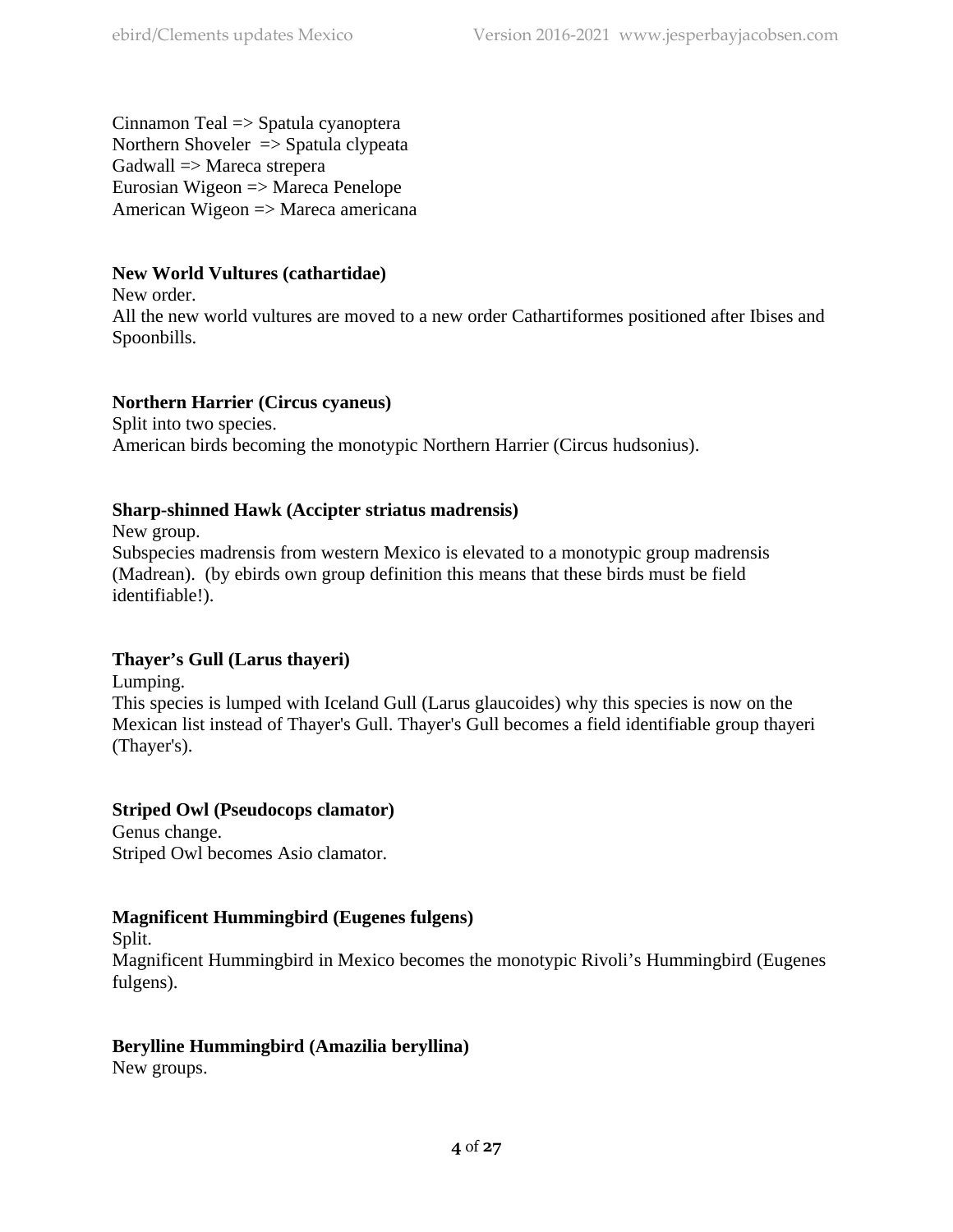Two groups recognized: Polytypic beryllina/viola (Northern) including subspecies north of the Isthmus, and devillei (Sumichrast's) subspecies occurring south of the Isthmus.

## **Emerald Toucanet (Aulacorhynchus prasinus)**

Split. Into two species. Northern Emerald-Toucanet and Southern Emerald-Toucanet.

Mexican birds become Northern Emerald-Toucanet (Aulacorhynchus prasinus). Groups and subspecies remain unchanged.

## **Lineated Woodpecker (Dryocopus lineatus)**

New groups. Mexican birds now all belong to lineatus (Lineated).

## **Mealy Parrot (Amazona farinosa)**

New groups. Mexican birds all belong to guatemalae/virenticeps (Northern).

## **Dusky Antbird (Cercomacroides tyrannina)**

New groups. Two groups created. Only one of them is relevant to Mexico: tyrannina/crepera (tyrannina/crepera).

## **Spot-crowned Woodcreeper (Lepidocolaptes affinis)**

New groups. Mexican birds all belong to affinis/lignicida (Northern).

## **Greater Pewee (Contopus pertinax)**

New groups. Mexican birds belong to new monotypic group pertinax (Mexican). However, the other group minor (Central American) is present in highlands of Belize, thus close to Mexico, with theoretical presence possible.

## **Gray-collared Becard (Pachyramphus major)**

New groups.

Two groups present in Mexico: Monotypic uropygialis (Western) with range from Sonora south to Michoacán, and polytypic group major (Southern) with overall range from Nuevo León to the Yucatan peninsula and Chiapas (and south through Guatemala to Nicaragua).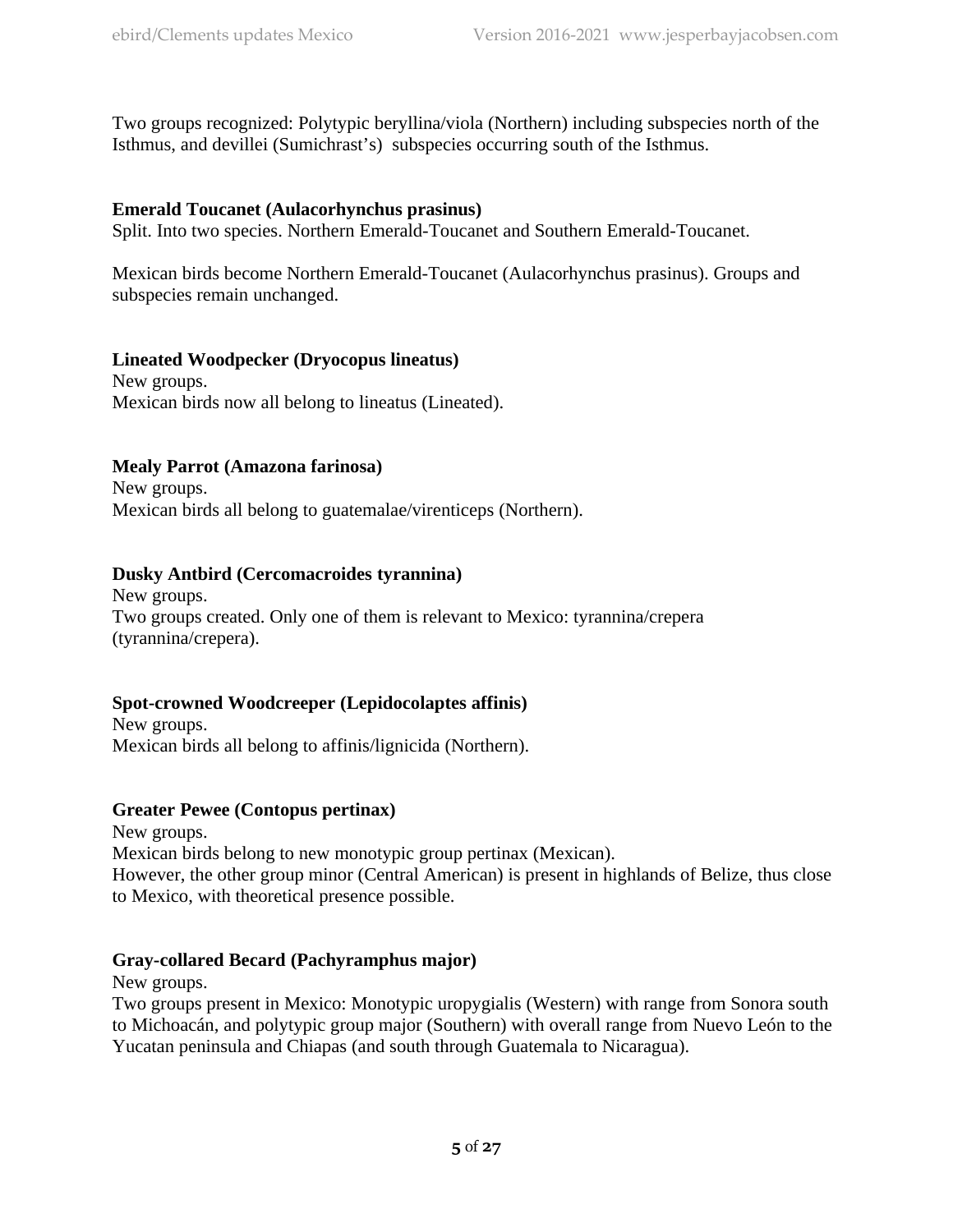## **Wrentit (Chamaea fasciata)**

Subspecies change. Birds present in Mexico now belong to subspecies henshawi.

#### **Bewick's Wren (Thryomanes bewickii)**

Group change. Two groups relevant for Mexico. The north-eastern changes name to mexicanus (mexicanus), from eremophilus Group. North-western group spilurus (spilurus) keeps its name. Several subspecies chances within the groups.

## **Spotted Nightingale-Thrush (Catharus dryas)**

New groups. Mexican birds all belong to dryas/ovandensis (Gould's).

## **Le Conte's Thrasher (Toxostoma lecontei)**

Name change. The common name is changed to LeConte's Thrasher, without space between Le and Conte's.

## **Red Warbler (Cardellina rubra)**

Range change. The range description of the two subspecies in the white-cheeked group have been changed. Subspecies rubra: South central Mexico (transvolcanic belt, from Jalisco and Michoacán to Veracruz and northern Oaxaca).

Subspecies rowleyi: southern Mexico (mountains of Guerrero and southern Oaxaca).

## **Slaty finch (Haplospiza rustica)**

Scientific name changed. The scientific name of Slaty Finch is now Spodiornis rusticus.

## **Common Chlorospingus (Chlorospingus flavopectus)**

Range change. Range of subspecies dwighti is changed to: Caribbean slope of southern Mexico (Chiapas) and eastern Guatemala; population in Belize presumably also this subspecies.

## **Le Conte's Sparrow (Ammodramus leconteii)**

Name change.

The common name is changed to LeConte's Sparrow, without space between Le and Conte's.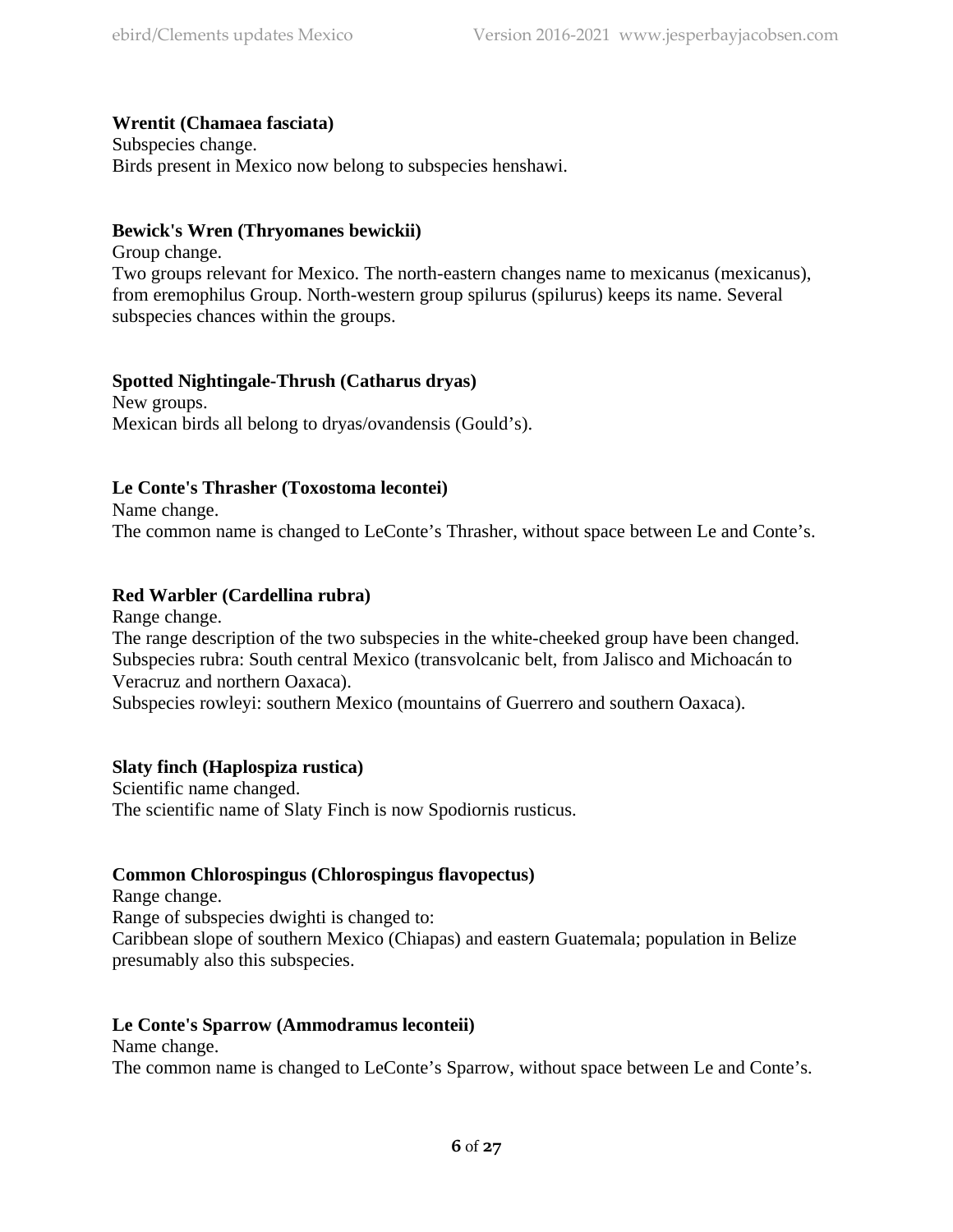## **Orange-billed Sparrow (Arremon aurantiirostris)**

New groups. Mexican birds all belong to the new group aurantiirostris (aurantiirostris Group).

## **Yellow-eyed Junco (Junco phaeonotus)**

Split.

Baird's Junco is split from Yellow-eyed Junco as monotypic Baird's Junco (Junco bairdi) with range: Mts. of s Baja California (Sierra de la Laguna).

## **Song Sparrow (Melospiza melodia)**

Range change. The range of subspecies fallax is changed to: Southeastern Nevada and southwestern Utah south to southeastern California, northeastern Baja California, and northeastern Sonora.

## **White-eared Ground-Sparrow (Melozone leucotis)**

New groups. Mexicans birds all belong to the group occipitalis (Gray-crowned).

## **Prevost's Ground-Sparrow (Melozone biarcuata)**

Split.

This species is split into two species where the Mexican birds now become the monotypic White-faced Ground-Sparrow (Melazone biarcuata) with range: Highlands of southern Mexico (Chiapas) Guatemala, El Salvador, and western Honduras.

The other species now being monotypic Cabanis's Ground-Sparrow (Melozone cabanisi) with range: Highlands of central Costa Rica.

## **Rosy Thrush-Tanager (Rhodinocichla rosea)**

New Family.

This species is moved from the tanagers to its own new family: Thrush-Tanager (Rhodinocichlidae), positioned after the Longspurs and Snow Buntings.

## **Western Spindalis (Spindalis zena)**

New Family.

The Spindalis are moved to their own new family Spindalises (Spindalidae) positioned after several other new families not relevant to Mexico and after the family, now re-named, Old World Buntings.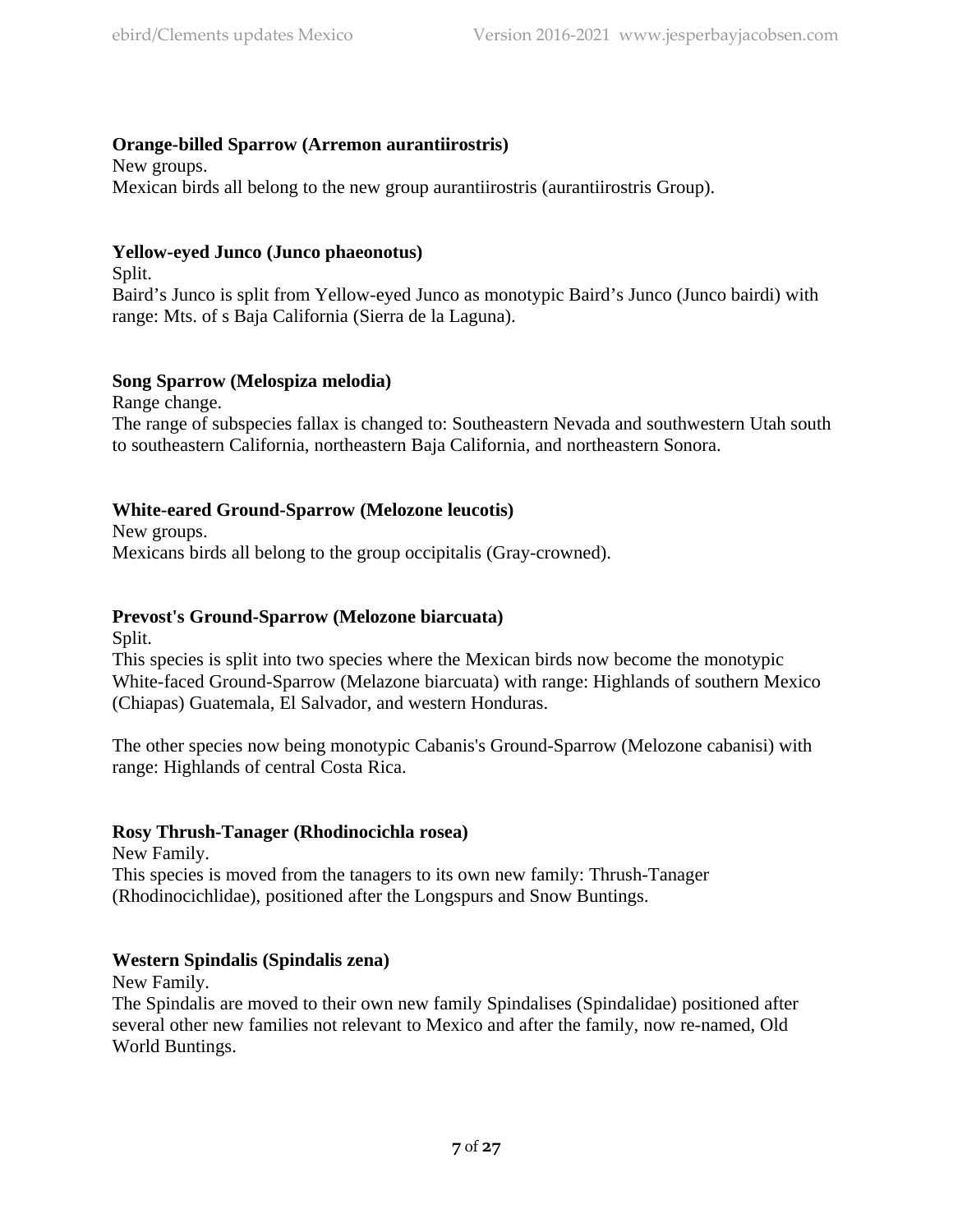## **Yellow-breasted Chat (Icteria virens)**

New family.

Yellow-breasted Chat is removed from New World Warblers and placed in its own new family Yellow-breasted Chat (Icteriidae) positioned before another new family, Mitrospingid Tanagers (Mitrospingidae) and the Mexico-relevant family Cardinals and Allies (Cardinalidae).

# **2018**

Listing all changes relevant to the bird of Mexico. However, changes of sequence of species within a genus, or genera within a family are not included here.

This year there has been a larger revision of the sequence of orders among the non-passerines, and among the families of the passerines that were positioned after the Olive Warbler family (Peucedramidae) in the previous taxonomy. The result of these two changes can be seen at the end of this year's list.

There have been a few splits involving species on the Mexican list, e.g. Blue-Black Grosbeak, that are not listed here, because the changes have not affected the birds present in this country the changes have merely resulted in split-offs from the form present in Mexico.

## **Greater White-fronted Goose (Anser albifrons)**

Name change of subspecies and range change.

The subspecies *frontalis* changes name to *sponsa*, and the Western group therefore changes name to gambelli/sponsa (Western).

The subspecies *gambelli*, relevant to Mexico, changes range description to:

Breeds from interior and northern Alaska east across arctic Canada to the Hudson Bay regoin; winters in the south central United States and in northeastern Mexico.

The other subspecies relevant to Mexico, *sponsa*, retains its range description.

## **Mallard (Anas platyrhynchos)**

Split.

The subspecies *diazi* is split from Mallard and becomes **Mexican Duck** (Anas diazi) with range description: "Southeastern Arizona, southern New Mexico, and western Texas (Trans-Pecos region) south to central Mexico".

This adds a new species to the official Mexican species list.

## **Northern Bobwhite (Colinus virginianus)**

Change of group name.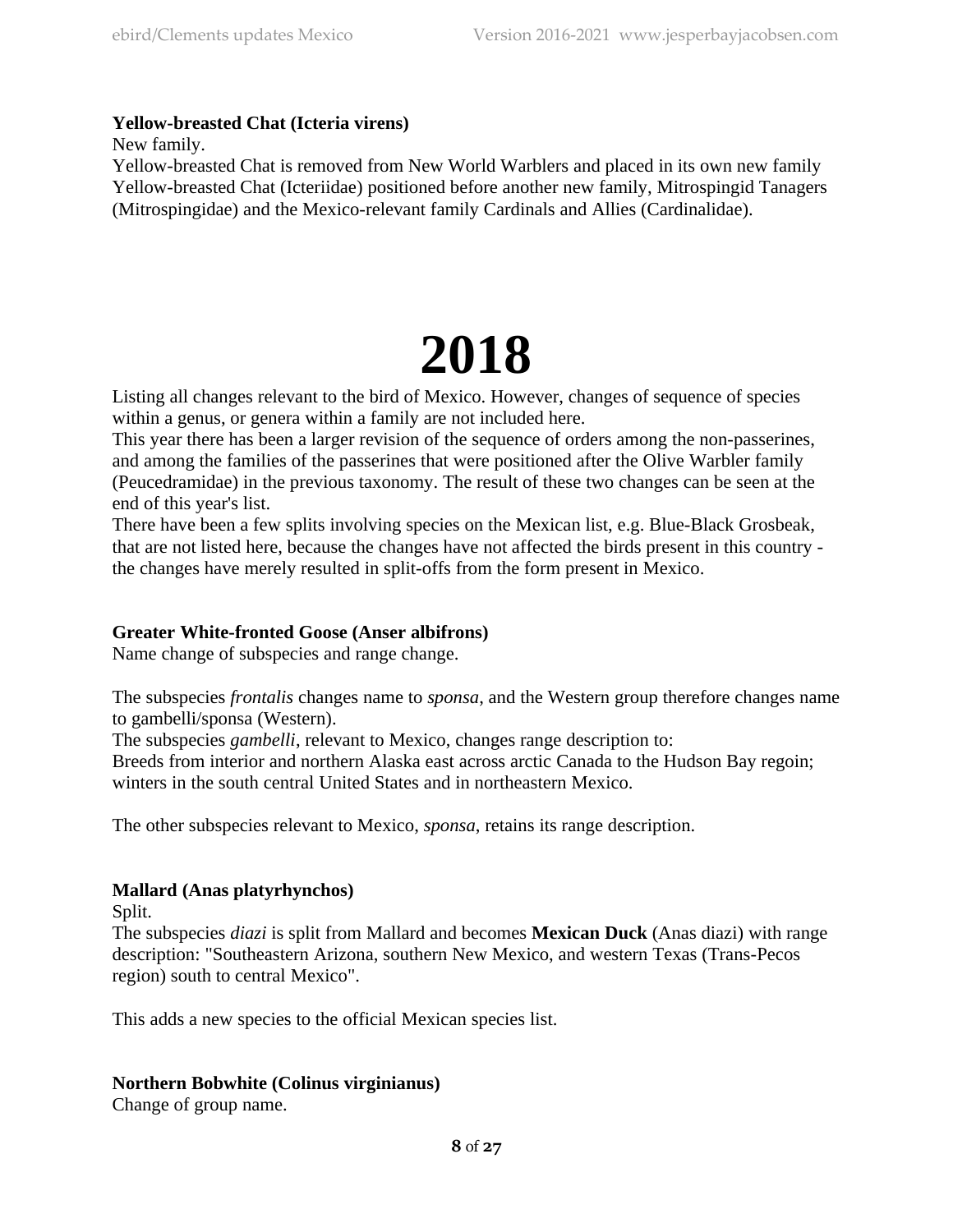The group Graysoni changes name to graysoni/nigripectus (graysoni/nigripectus). The group pectoralis changes name to pectoralis (pectoralis Group).

## **Gray-chested Dove (Leptotila cassinii)**

Change of range description.

Range description of subspecies *cerviniventris*, the one present in Mexico, is changed to: Caribbean lowlands from southeastern Mexico (Chiapas) south to western Panama (Chiriquí and Ngäbe-Buglé).

## **Common Tern (Sterna hirundo)**

Addition of group. The subspecies *hirundo*, relevant to Mexico, is added to the polytypic group hirundo/tibetana (hirundo/tibetana) together with non-relevant subspecies *tibetana*.

## **Storm-Petrels sp.**

New families.

The storm-petrels are being split into two families, a southern and a northern. All the storm-petrels on the official Mexican list now belong to the new family, Northern Storm-Petrels (Hydrobatidae), except for one species, Wilson's Storm-petrel (Oceanites oceanicus) which now belong to the new family, Southern Storm-Petrels (Oceanitidae).

## **Roadside Hawk (Rupornis magnirostris)**

Group change.

Birds of the mainland subspecies, *griseocauda* and *conspectus*, now belong to the new group magnirostris (Northern). The Cozumel group, *gracilis* (Cozumel I.), remains.

## **Vermiculated Screech-Owl (Megascops guatelamalae)**

Split and range change. This species is split into three new screech-owls: Middle American Screech-Owl, Choco Screech-Owl and Foot-hill Screech-Owl.

The Mexican birds now belong to the **Middle American Screech-Owl** (Megascops guatemalae). All subspecies relevant to Mexico remain unchanged except for *tomlini* which is considered a synonym of the subspecies *hastatus*, and therefore lumped with this one. The new range description for *hastatus* is: Western Mexico (southeastern Sonora to Oaxaca).

## **Burrowing Owl (Athene cunicularia)**

New group. All Mexican birds now belong to the Western group: hypugaea/rostrata (Western).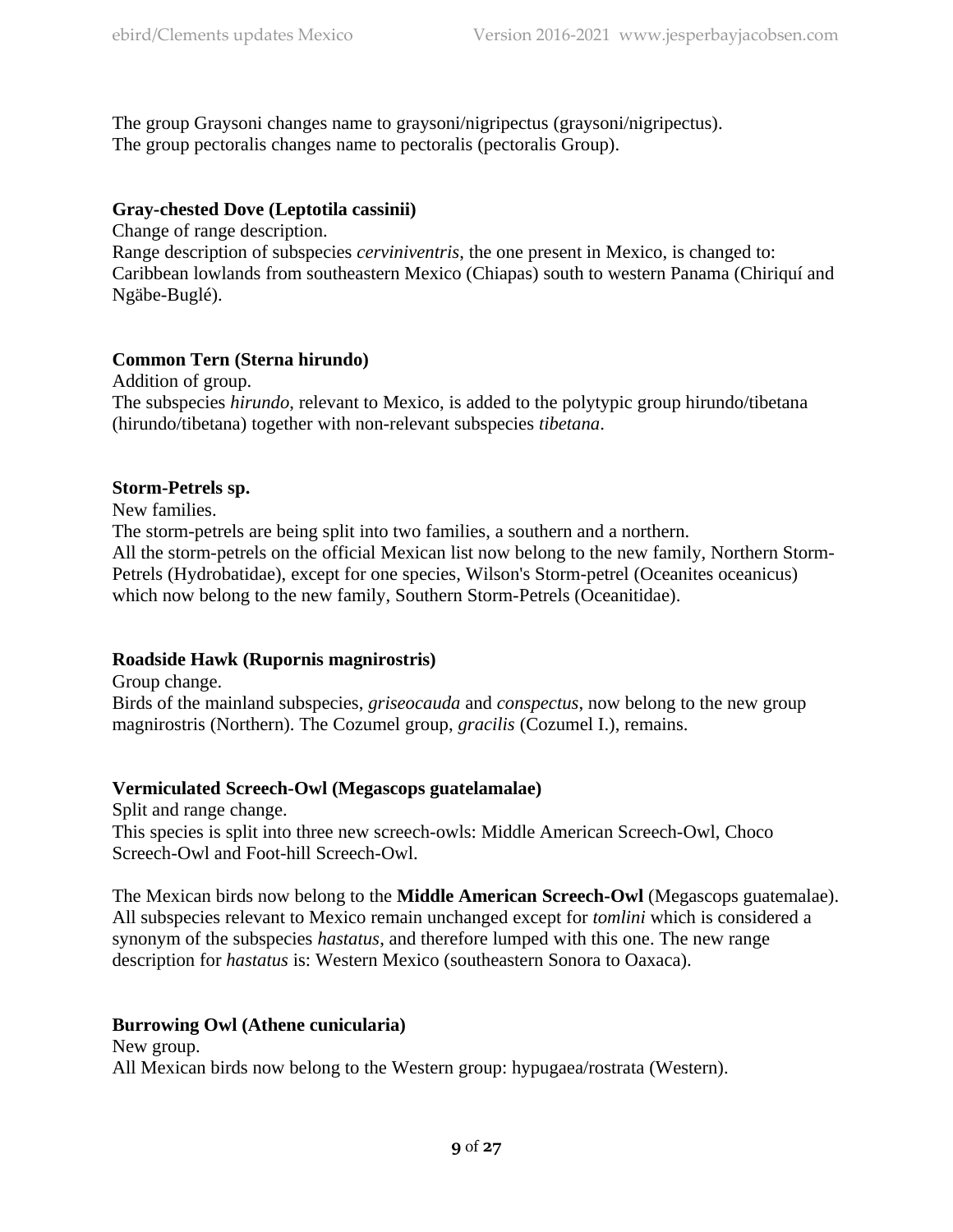## **Picoides Woodpeckers (Picoides sp.)**

All Mexican species of this genus are moved to the genus Dryobates.

## **Dot-winged Antwren (Microrhopias quixensis)**

Adding group. The Mexican birds now belong to the group boucardi (Boucard's).

## **Paltry Tyrannulet (Zimmerius vilissimus)**

Split.

Paltry Tyrannulet is split into 4 new species: Guatemalan Tyrannulet, Mistletoe Tyrannulet, Spectacled Tyrannulet and Venezuelan Tyrannulet.

The Mexican birds now all belong to monotypic **Guatemalan Tyrannulet** (Zimmerius vilissimus) with the range: "Highlands of southern Mexico (Chiapas), Guatemala, and western El Salvador".

Notice that Mistletoe Tyranullet (Zimmerius parvus) is not far from Mexico with range: "Lowlands from eastern Guatemala, Belize, and Honduras south to Panama and extreme northwestern Colombia (Chocó)".

## **LeConte's Sparrow (Ammodramus leconteii), Seaside Sparrow (Ammodramus maritimus) and Nelson's Sparrow (Ammodramus nelsoni)**

Change of genus.

The three species have their genus name changed to Ammospiza.

## **Baird's Sparrow (Ammodramus bairdii)**

Change of genus. The species has its genus name changed to Centronyx.

#### **Passerini's Tanager (Ramphocelus passerinii)**

Lump. Name change.

Passerini's Tanager is lumped with Cherrie's Tanager (Ramphocelus costaricensi) and changes name to Scarlet-rumped Tanager (Ramphocelus passerinii). All Mexican birds now belong to the subspecies passerinii and monotypic group passerinii (Passerini's).

## **White-collared Seedeater (Sporophila torqueola)**

Split into two new species.

Morelet's Seedeater (Sporophila morelleti) with two subspecies: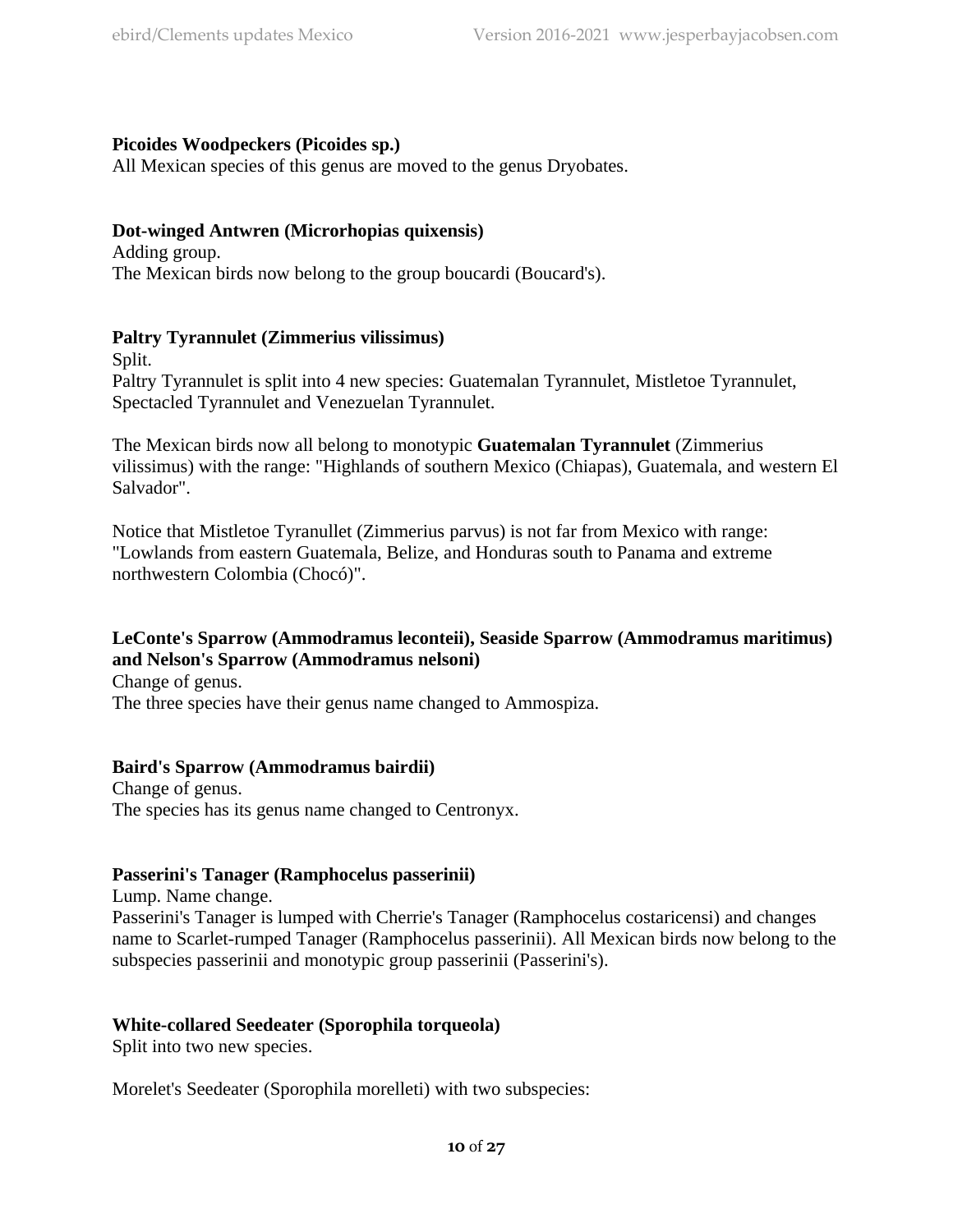sharpei with range: S Texas (lower Rio Grande Valley) to e Mexico (Veracruz).

morelleti with range: Caribbean slope of Mexico (north to Veracruz) south to western Panama (Ngäbe-Buglé); Pacific slope from southern Mexico (Chiapas) south to western Panama (Chiriquí).

Cinnamon-rumped Seedeater (Sporohila torqueola) with two subspecies: atriceps with range: Western Mexico (Central Sinaloa south to northern Jalisco; feral population of Baja California Sur derived from atriceps, torqueola or a mix of both taxa).

torqueola with range: SW Mexico (Jalisco to Guanajuato, w Puebla and s Oaxaca).

This adds a new species to the official Mexican list.

#### **Change of orders among non-passerines.**

The complete list of non-passerine orders: Ostriches (Struthioniformes) Rheas (Rheiformes ) Tinamous (tinamiformes ) Cassowaries and Emus (casuariiformes) Kiwis (Apterygiformes) Waterfowl (Anseriformes ) Gamebirds (Galliformes) Flamingos (Phoenicopteriformes) Grebes (Podicipediformes) Pigeons and Doves (Columbiformes ) Mesites (Mesitornithiformes) Sandgrouse (Pterocliformes) Bustards (Otidiformes) Turacos (Musophagiformes) Cuckoos (Cuculiformes) Nightjars and Relatives (Caprimulgiformes) Hoatzin (Opisthocomiformes) Cranes and Relatives (Gruiformes) Shorebirds and Relatives (Charadriiformes) Kagu and Sunbittern (Eurypygiformes) Tropicbirds (Phaethontiformes) Loons (Gaviiformes) Pinguins (Sphenisciformes) Tubenoses (Procellariiformes) Storks and Relatives (Ciconiiformes) Boobies, Gannets and Relatives (Suliformes) Steganopodes (Pelecaniformes) New World Vultures (Cathartiformes) Hawks, Eagles and Relatives (Accipitriformes)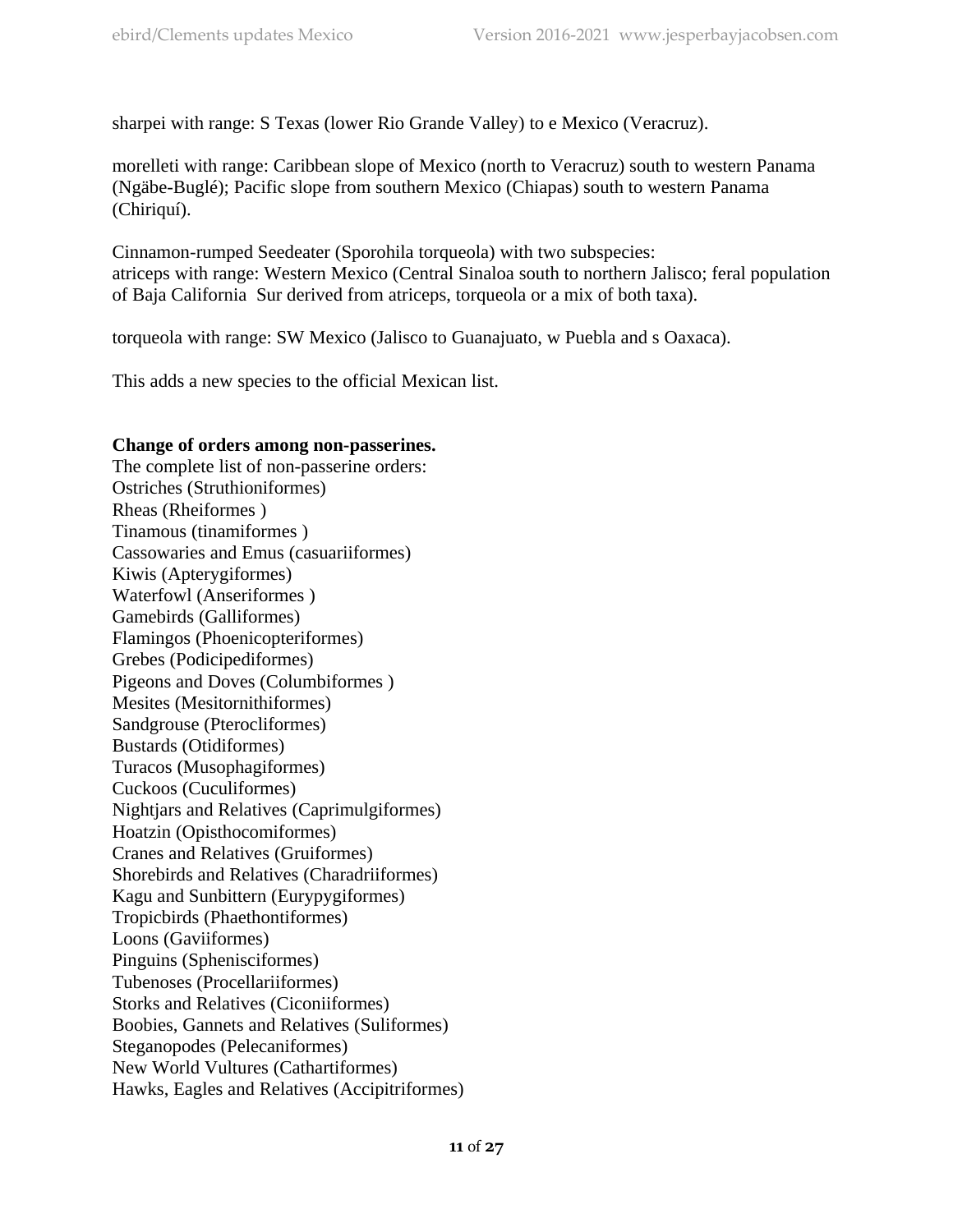Owls (Strigiformes) Mousebirds (Coliiformes) Cuckoo-roller (Leptosomiformes) Trogons (Trogoniformes) Hoopoes, Hornbills and Allies (Bucerotiformes) Kingfishers and Relatives (Coraciiformes) Puffbirds and Jacamars (Galbuliformes) Woodpeckers and Allies (Piciformes) Seriemas (Cariamiformes) Falcons and Caracaras (Falconiformes) Cockatoos and Parrots (Psittaciformes)

## **Passerines - Families of the nine-primaried oscines**

Re-order. Listing all families following Oliver Warbler (Peucedramidae): Finches, Euphonias and Allies (Fringillidae) Longspurs and Snow Buntings (Calcariidae) Rosy Thrush-Tanager (Rhodinocichlidae) Old World Buntings (Emberizidae) New World Sparrows (Passerellidae) Chat-Tanagers (Calyptophilidae) Hispaniolan Tanagers (Phaenicophilidae) Puerto Rican Tanager (Nesospingidae) Spindalises (Spindalidae) Wrenthrush (Zeledoniidae) Cuban Warblers (Teretistridae) Yellow-breasted Chat (Icteriidae) Troupials and Allies (Icteridae) New World Warblers (Parulidae) Mitrospingid Tanagers (Mitrospingidae) Cardinals and Allies (Cardinalidae) Tanagers and Allies (Thraupidae) Old World Sparrows (Passeridae) Weavers and Allies (Ploceidae) Waxbills and Allies (Estrildidae) Indigobirds (Viduidae)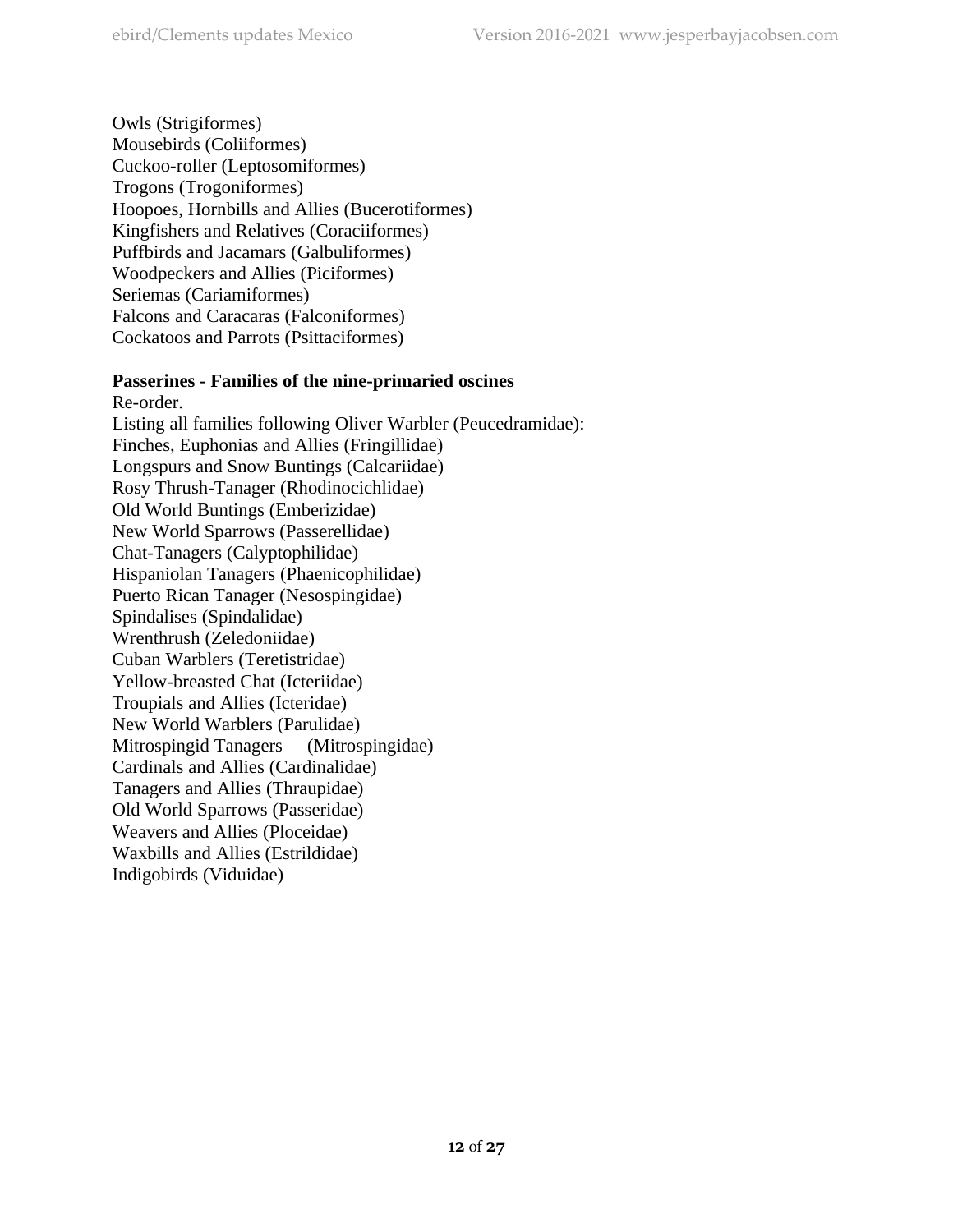## **2019**

There has been a larger re-ordering of families in the Passerines order. Most significant is it that Tyrant Flycatcher are now positioned after Cotingas and Tityras and Allies.

## **White-winged Scoter (Melanitta deglandi)**

Split.

White-winged Scoter is split into two species, American birds remaining White-winged Scoter (Melanitta deglandi) and Siberian birds becoming Stejnegeri's Scoter (Melanitta stejnegeri). The birds recorded in Mexico are likely to have been White-winged, why there will be no effect on the Mexican species list.

## **Ground-doves (Columbina sp.)**

Change of common name.

The hyphen of common names is removed, meaning that Ground-dove is now spelled Ground Dove. Example Common Ground Dove (Columbina passerina).

## **Amethyst-throated Hummingbird (Lampornis amethystinus) and Blue-throated Hummingbird (Lampornis clemenciae)**

Change of common name.

To have all Lampornis species follow the same naming, the names are changed to Amethystthroated Mountain-gem and Blue-throated Mountain-gem.

## **Northern Fulmar (Fulmarus glacialis)**

Change group name. The name of the group representing the Pacific birds is changed to rodgersii (Pacific).

## **Great Black Hawk (Buteogallus urubitinga)**

Group added.

The species is split into two subspecies groups, northern and southern, and the Mexican birds now belong to ridgwayi (Northern).

## **Pacific Screech-Owl (Megascops cooperi)**

Groups added. Subspecies deletion.

The subspecies chiapensis has been deleted and the birds from that part of Mexico now belong to subspecies cooperi. Two groups have been added, one for each subspecies, both affecting Mexican birds:

lambi (lambi) with range: Coastal s Mexico (Pacific slope of Oaxaca).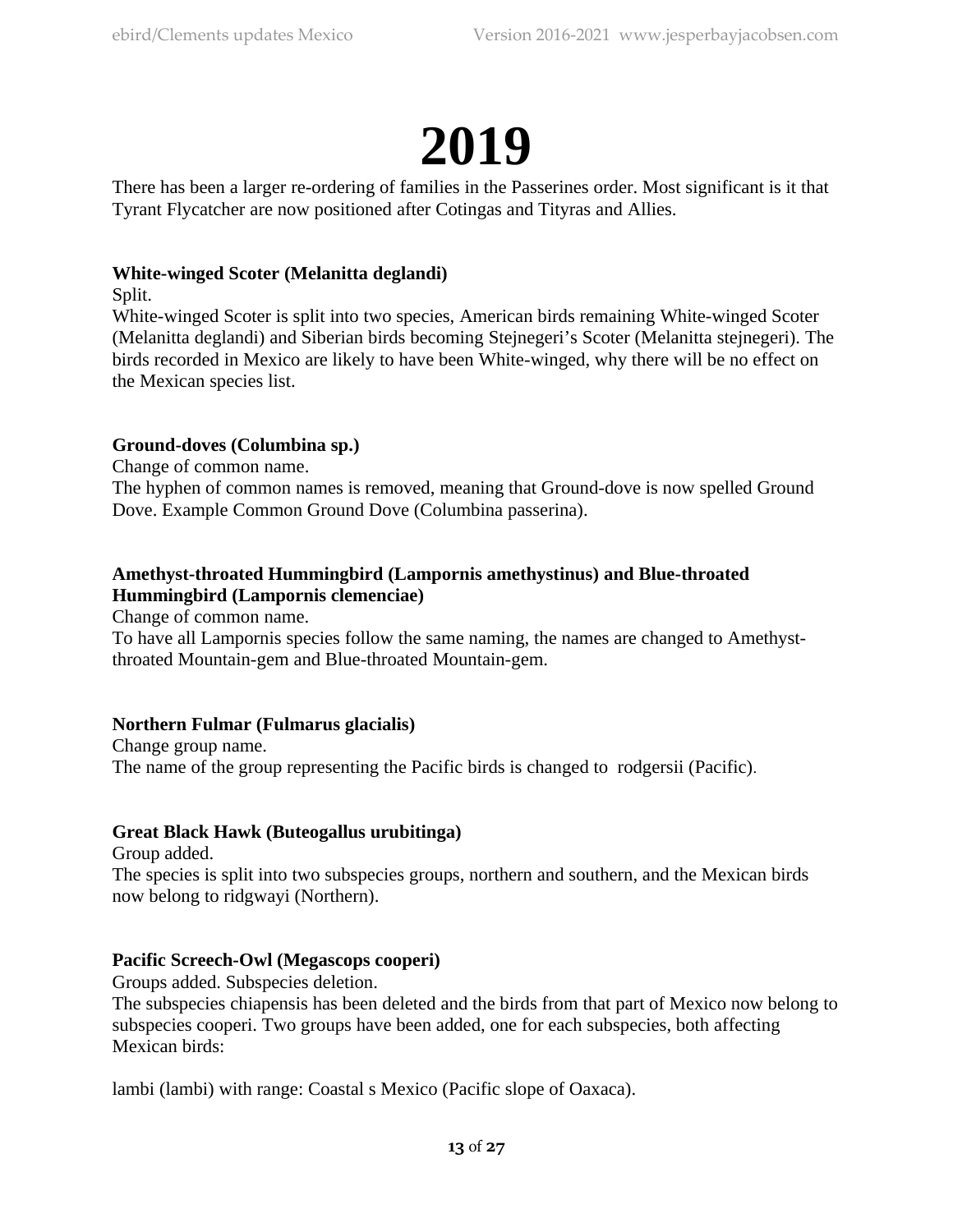cooperi (cooperi) with range: Pacific slope of southern Mexico (extreme eastern Oaxaca and Chiapas) south to northwestern Costa Rica.

## **Northern Saw-whet Owl (Aegolius acadicus)**

Group added.

The Mexican birds now belong to the group acadicus (acadicus), which practically constitute the entire distribution range of the species.

## **Collared Trogon (Trogon collaris)**

Change of group name. In combination with Orange-bellied Trogon being lumped with Collared Trogon the polytypic group containing the Mexican birds is changed to puella (Xalapa).

## **Green Parakeet (Psittacara holochlorus)**

Split.

The birds on Socorro island in the Revillagigedos archipelago have been split off as a new species, Socorro Parakeet (Psittacara brevipes).

Adding a new species to the Mexican list.

## **Scaled Antpitta (Grallaria guatimalensis)**

Group and subspecies addition.

The Mexican birds now belong to the group guatimalensis (guatimalensis) distributed between three subspecies after new subspecies binfordi has been added:

ochraceiventris: Southwestern Mexico (Jalisco to Hidalgo, Guerrero and Oaxaca).

binfordi: South central Mexico (México, Distrito Federal, Morelos, and north central Oaxaca). Guatimalensis: S Mexico (nw Veracruz and Oaxaca) to n Nicaragua.

## **Black-faced Antthrush (Formicarius analis)**

Range changes.

The subspecies occurring in Mexico under the group moniliger (Mexican) have had their range description changed, now being:

moniliger: Caribbean slope of southeastern Mexico (except the Yucatán Peninsula), north to southern Veracruz and northern Oaxaca. pallidus: Southeastern Mexico (Yucatán Peninsula). intermedius: Eastern Guatemala and Belize south to central Honduras.

## **Northern Barred-Woodcreeper (Dendrocolaptes sanctithomae)**

Group added.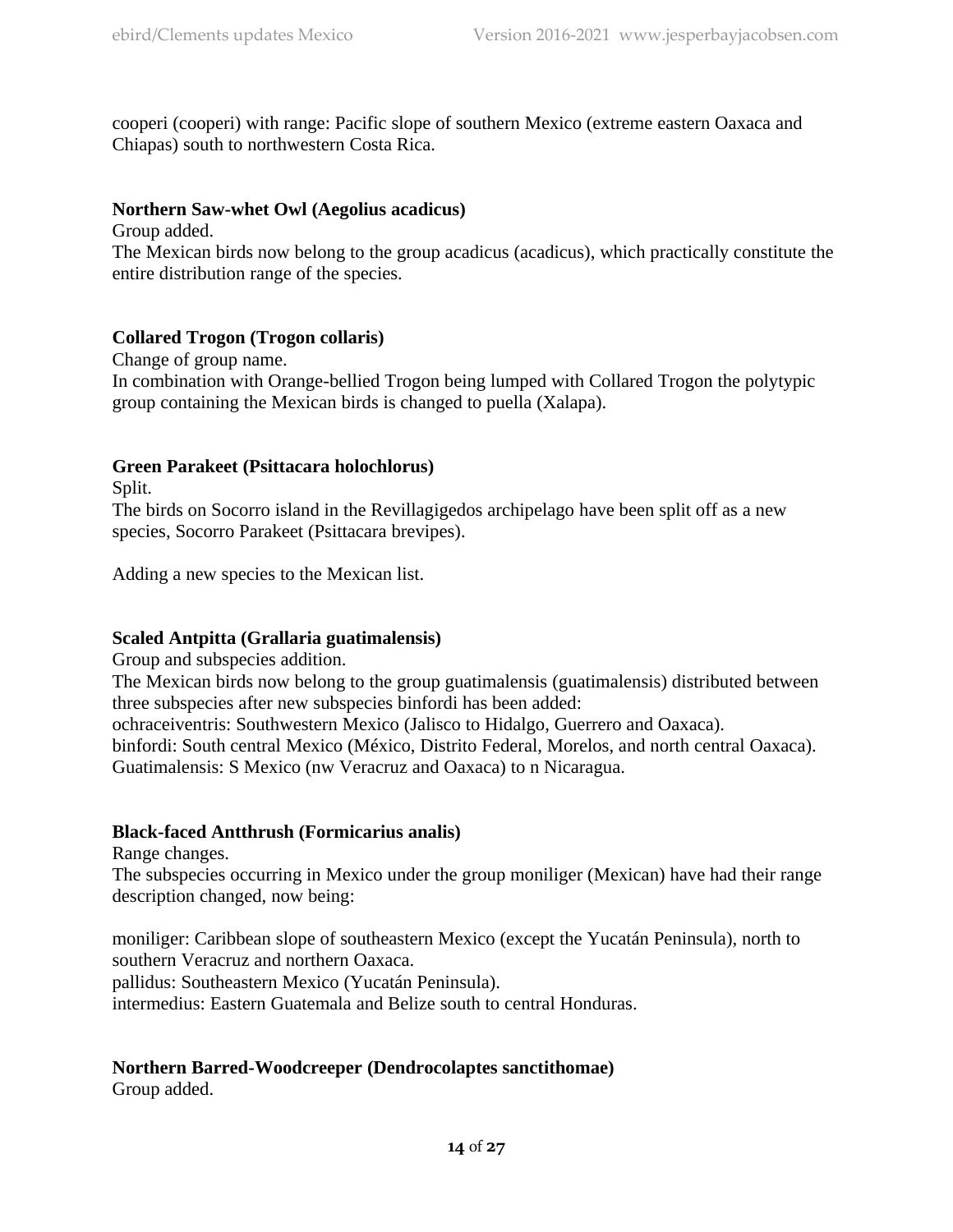The Mexican birds now belong to the group sanctithomae (Western).

## **Manakins (Pipridae), Cotingas (Cotingidae), Tityras (Tityridae), Sharpbill, Royal Flycatcher and Allies (Oxyruncidae) and Tyrant Flycatchers (Tyrannidae).**

Change of sequence.

The mentioned passerine families have been re-ordered as is shown in the head. Manakins now follow Ovenbirds and Woodcreepers (Furnariidae).

## **White-winged Becard (Pachyramphus polychopterus)**

Range description change.

The Mexican birds belong to the subspecies similis with range: Extreme southern Mexico (eastern Chiapas), Belize, and Caribbean slope of Guatemala south to Costa Rica and Panama (both slopes), and to extreme northwestern Colombia (northern Chocó).

## **Royal Flycatcher (Onychorhynchus coronatus), Sulphur-rumped Flycatcher (Myiobius sulphureipygius) and Ruddy-tailed Flycatcher (Terenotriccus erythrurus)**

Family change.

These flycatcher are not closely related to other Tyrant Flycatchers and are moved to a new composite family: Sharpbill, Royal Flycatcher and Allies.

## **Common Tody-Flycatcher (Todirostrum cinereum)**

Group added.

The Mexican birds with subspecies virididorsale and finitimum are now part of the polytypic group cinereum (cinereum).

## **Northern Rough-winged Swallow(Stelgidopteryx serripennis)**

Group change. Range changes.

Subspecies stuarti has been moved to the group ridgwayi/stuarti (Ridgway's) with subspecies rigdwayi (both have dark undertail coverts).

All subspecies have revised ranges:

*serripennis*: Breeds from southeastern Alaska east to southern Quebec, south to central California and Florida; winters from Mexico and Florida south to central Panama. *psammochrous*: Breeds from southwestern United States (southern California east to southeastern Texas) and northern Baja California south to southwestern Mexico and perhaps El Salvador; winters from southernmost United States south to Panama, although southernmost breeding populations possibly resident.

*fulvipennis*: Breeds southern Mexico (except Yucatán Peninsula), north to central Veracruz, and south to central Costa Rica; mainly resident, but some migrate south to central Panama. *burleighi*: Rresident in the southern Yucatán Peninsula (northern Guatemala and Belize).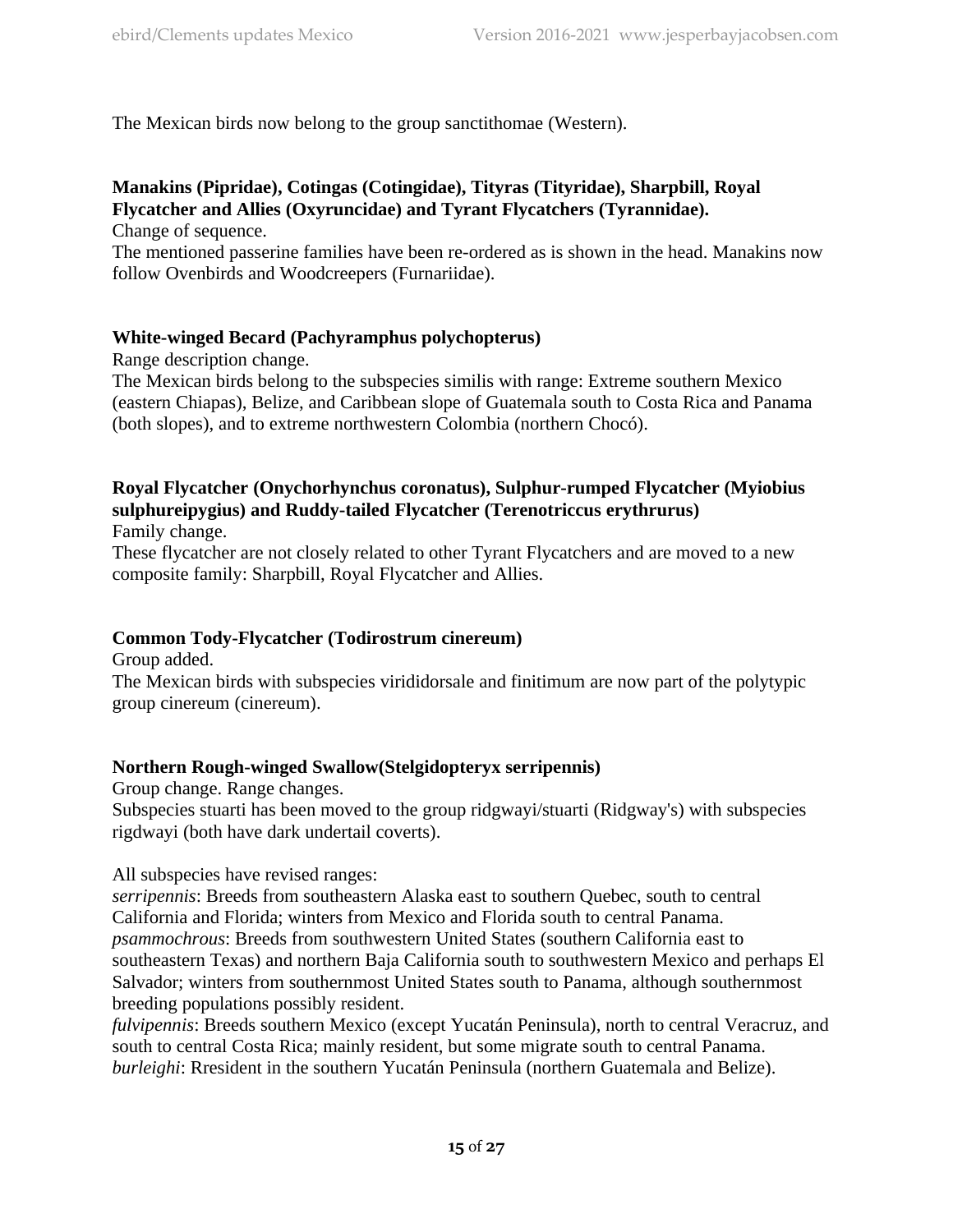*ridgwayi*: Resident in the northern Yucatán Peninsula (southeastern Mexico in northern Campeche, Yucatán, and central Quintana Roo).

*stuarti*: Resident in southern Mexico (southern Veracruz, northern Oaxaca, and Chiapas), northern Guatemala, and northern Belize.

## **White-lored Gnatcatcher (Polioptila albiloris)**

Split. Group deletion.

The subspecies albiventris is elevated to species rank as Yucatan Gnatcatcher (Polioptila albiventris), becoming a new true endemic to Mexico. All previous groups are being deleted from both species involved.

Adding a new species to the Mexican list.

## **Tennessee Warbler (Oreothlypis peregrina), Orange-crowned Warbler (Oreothlypis celata), Colima Warbler (Oreothlypis crissalis), Lucy's Warbler (Oreothlypis luciae), Nashville Warbler (Oreothlypis ruficapilla) and Virginia's Warbler (Oreothlypis virginiae)** Genus change.

These species are transferred to a new genus Leiothlypis. Tennessee Warbler becoming (Leiothlypis peregrina), etc.

## **Azure-rumped Tanager (Tangara cabanisi)**

Genus change. Azure-rumped Tanager is moved to a new genus and becomes Poecilostreptus cabanisi.

## **Golden-hooded Tanager (Tangara larvata)**

Genus change. Golden-hooded Tanager is moved to a new genus and becomes Stilpnia larvata.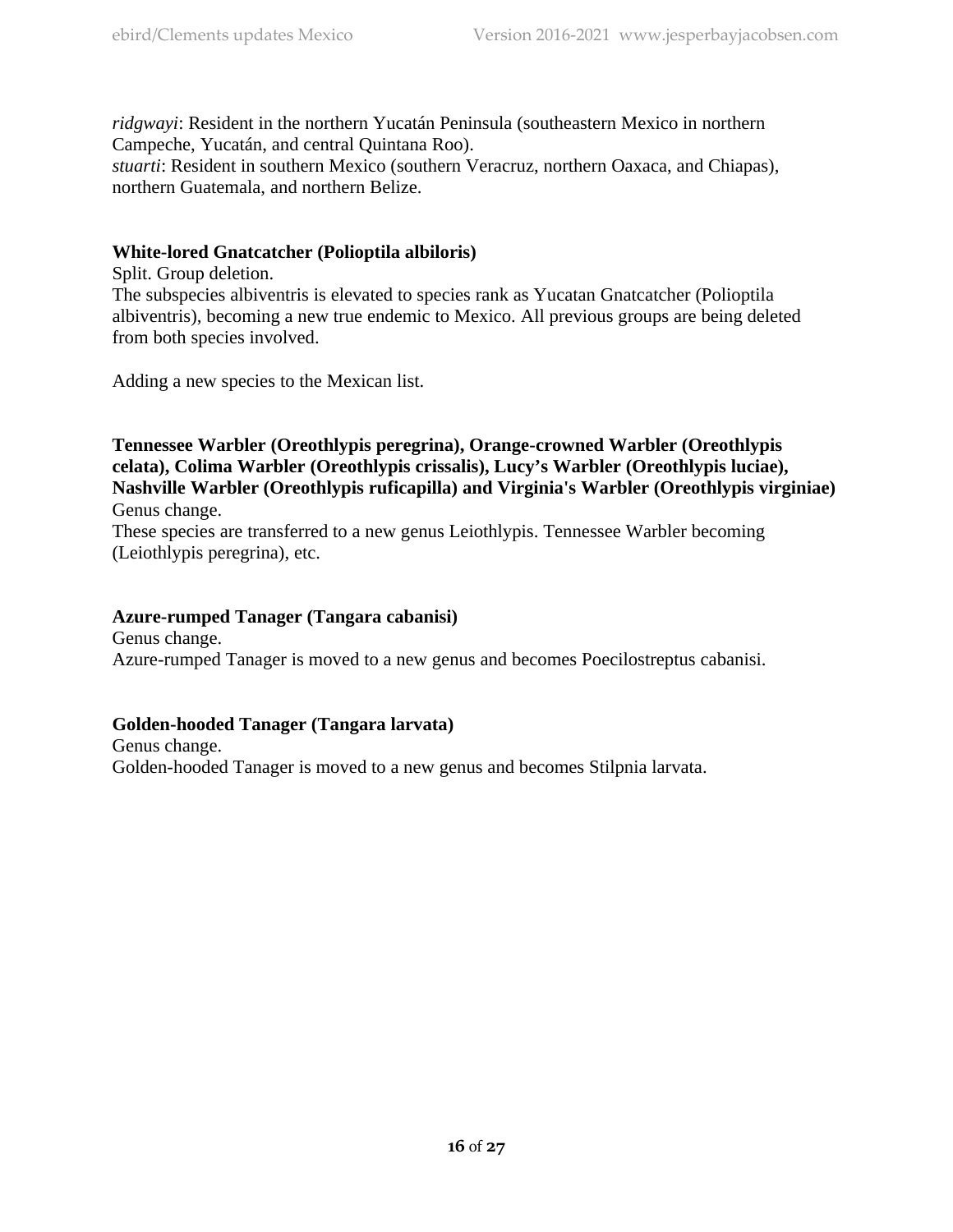## **2021**

A surprisingly 'quiet' update taking that an extra year has passed by since the last one. Orders and families have remained the same, and the larger rearrangements have been of genera and species within certain families.

There have been several splits resulting in 4 new species added to the Mexican list: Turquoisecrowned Hummingbird, Grass Wren (by name), West Mexican Euphonia and Chestnut-capped Warbler.

And due to other splits some well-known Mexican species change names: Barred Owl becoming Cinereous Owl, Black-face Antthrush becomes Mayan Antthrush, Tawny-throated Leaftosser becomes Middle American Leaftosser, Tropical Gnatcatcher becomes White-browed Gnatcatcher, Spotted Nightingale-Thrush becomes Yellow-throated Nightingale-Thrush and Grayish Saltator becomes Cinnamon-bellied Saltator.

There have also been quite a few changes to genus names throughout the list, and otherwise mostly changes to range descriptions, error corrections and other minor cases.

## **Sequence changes**:

- The three Dendrortyx Wood-partridges within.
- Genera and species of Pheasants, Grouses and allies.
- Swifts of the genus chaetura.
- Hummingbirds of the genera Selasphorus, Colibri, Anthracothorax, Chlorostilbon and more.
- Cormorants.
- Ara parrots.

## **Changes per species:**

## **Elegant Quail (Callipepla douglasii)**

Adding a new subspecies.

Subspecies vanderbilti with range: Tres Marías Islands (off Nayarit, western Mexico).

## **Gambel's Quail (Callipepla gambelii)**

Deleting subspecies.

The two subspecies sana and friedmanni are deleted; leaving 5 all relevant to Mexico.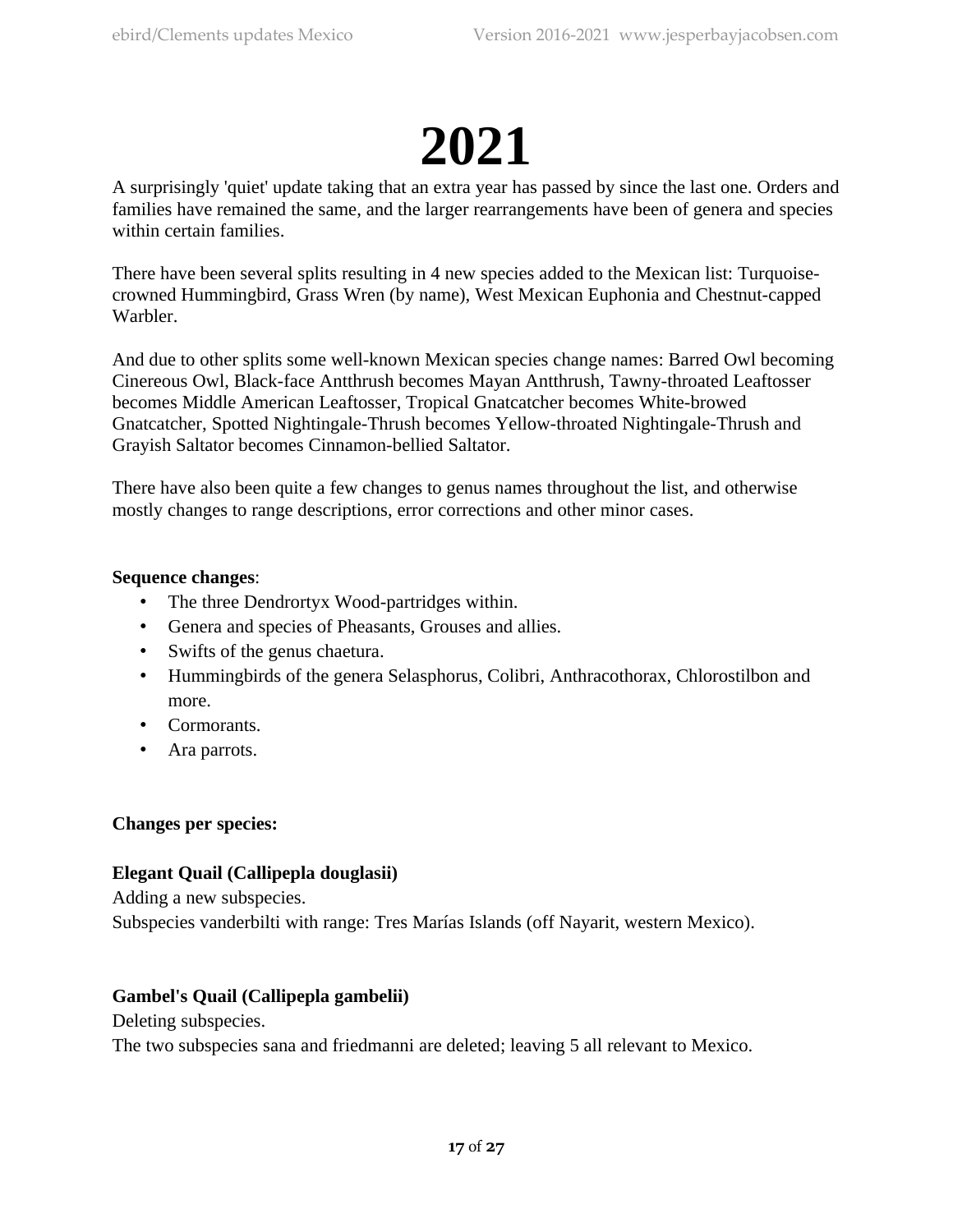## **Singing Quail (Dactylortyx thoracicus)**

Deleting subspecies. The three subspecies ginetenis, calophonus and rufescens are deleted; leaving 8 relevant for Mexico.

## **Amethyst-throated Mountain-gem (Lampornis amethystinus)**

Adding a new subspecies.

Subspecies circumventus with range: Southern Mexico (western Sierra de Miahuatlán, in southwestern Oaxaca).

Range change.

Subspecies amethystinus changes range:

Mountains of eastern Mexico (southern Nuevo León and southern Tamaulipas to Veracruz and northern Oaxaca).

## **Blue-throated Mountain-gem (Lampornis clemenciae)**

Adding a new subspecies.

Subspecies phasmorus with range:

Breeds southwestern United States (Chisos Mountains, Texas); populations in central western Nuevo Leon (Mexico) possibly also this subspecies. Migratory, but nonbreeding range unknown)

Range change. Subspecies bessophilus is assigned a new range description: Mountains of southwestern United States (southeastern Arizona and southwestern New Mexico) and northwestern Mexico (south to Durango).

Subspecies clemenciae is assigned a new range description: Mountains of eastern and central Mexico (Central Plateau and Sierra Madre Oriental, south to Oaxaca).

## **Bumblebee Hummingbird (Atthis heloisa)**

Change genus. Is moved to genus Selasphorus, becoming Selasphorus heloisa.

## **Wine-throated Hummingbird (Atthis ellioti)**

Change genus.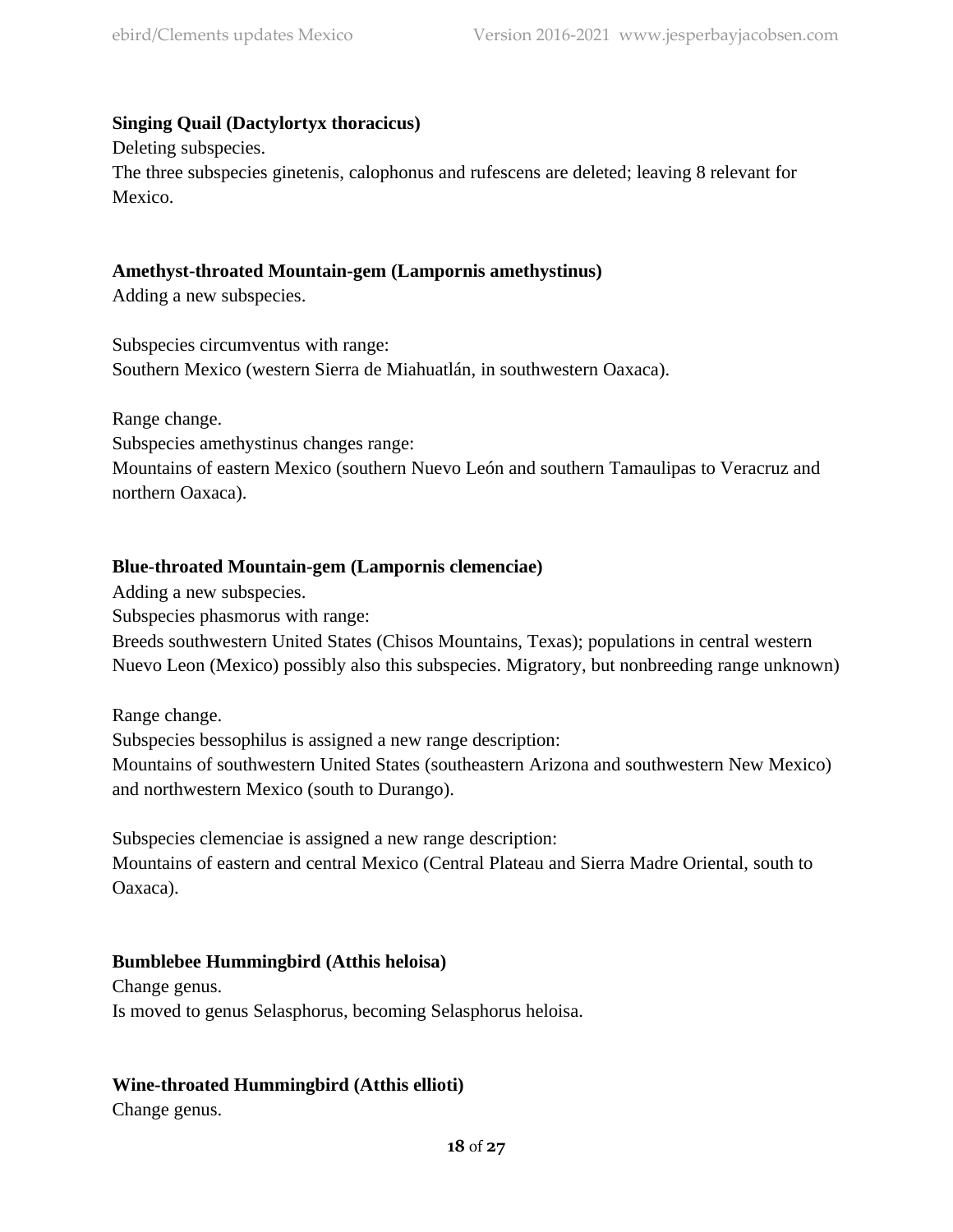Is moved to genus Selasphorus, becoming Selasphorus ellioti.

## **Dusky Hummingbird (Cynanthus sordidus)**

Change genus. Scientific name is now: Phaeoptila sordida. Making it the only species in this genus.

## **Broad-billed Hummingbird (Cynanthus latirostris)**

Split. Into two species.

The subspecies doubledayi is being split off as a new monotypic species Turquoise-crowned Hummingbird (Cynanthus doubledayi) with range: S Mexico (Guerrero, Oaxaca and Chiapas).

Adding one species to the Mexican list.

## **Golden-crowned Emerald (Chlorostilbon auriceps), Cozumel Emerald (Chlorostilbon forficatus), Canivet's Emerald (Chlorostilbon canivetii)**

Change genus.

All changes genus to Cynanthus, indicating the closer relationship with Broad-billed Hummingbird than with other Chlorostilbon. As a consequence there are no Chlorostilbon species left in Mexico.

## **White-eared Hummingbird (Hylocharis leucotis)**

Change genus. Scientific name is now: Basilinna leucotis.

## **Xantus Hummingbird (Hylocharis xantusii)**

Change genus. Scientific name is now: Basilinna xantusii.

## **Wedge-tailed Sabrewing (Campylopterus curvipennis)**

Change genus. Scientific name is now: Pampa curvipennis.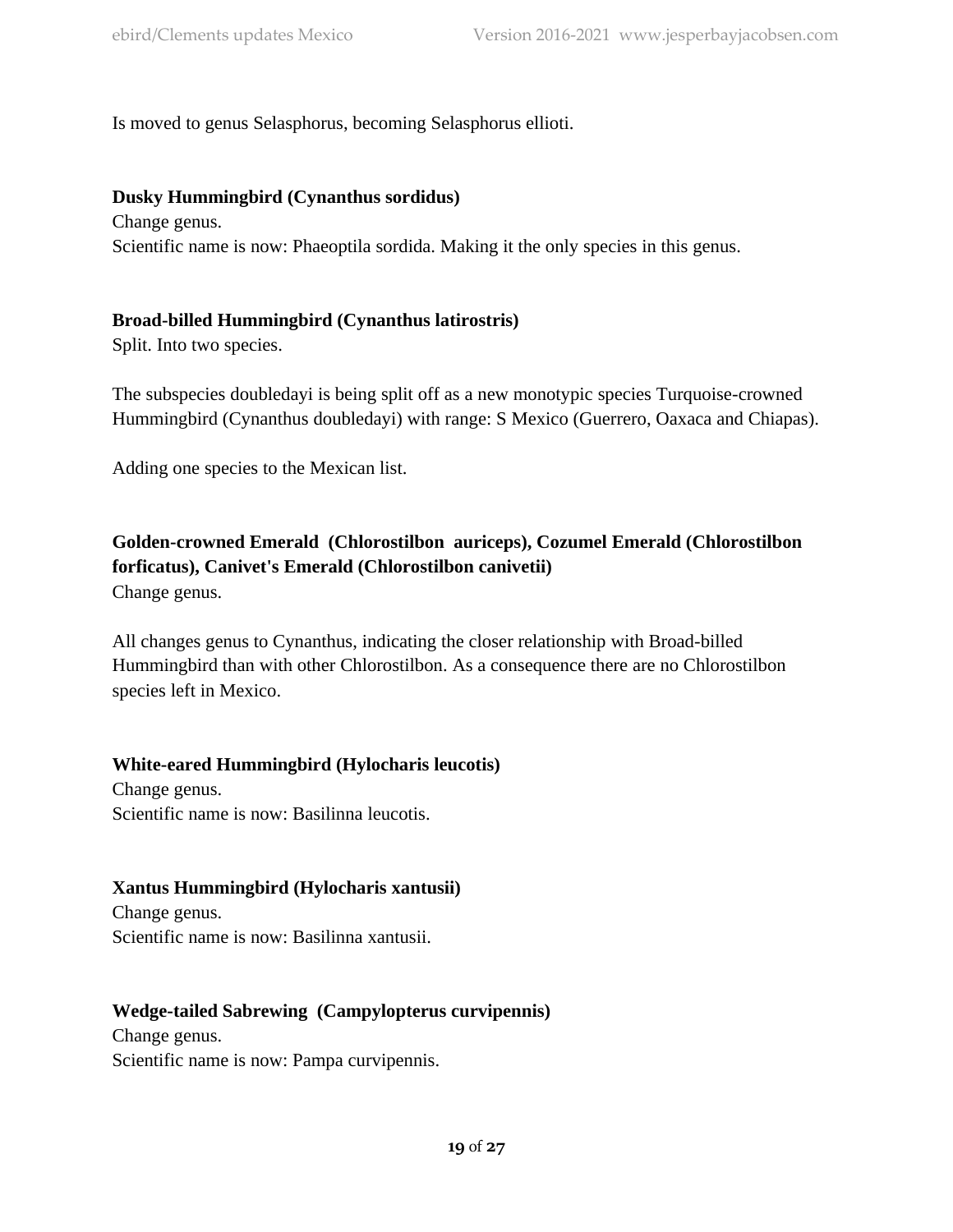## **Long-tailed Sabrewing (Campylopterus excellens)**

Change genus. Scientific name is now: Pampa excellens.

## **Wedge-tailed Sabrewing (Campylopterus rufus)**

Change genus. Scientific name is now: Pampa rufus.

## **Mexican Woodnymph (Thalurania ridgwayi)**

Change genus. Scientific name is now: Eupherusa ridgwayi.

## **Violet-crowned Hummingbird (Amazilia violiceps)**

Change genus. Scientific name is now: Leucolia violiceps.

## **Green-fronted Hummingbird (Amazilia viridifrons)**

Change genus. Scientific name is now: Leucolia viridifrons.

## **Azure-crowned Hummingbird (Amazilia cyanocephala)**

Change genus. Scientific name is now: Saucerottia cyanocephala.

## **Berylline Hummingbird (Amazilia beryllina)**

Change genus. Scientific name is now: Saucerottia beryllina.

## **Blue-tailed Hummingbird (Amazilia cyanura**)

Change genus. Scientific name is now: Saucerottia cyanura.

## **White-bellied Emerald (Amazilia candida)**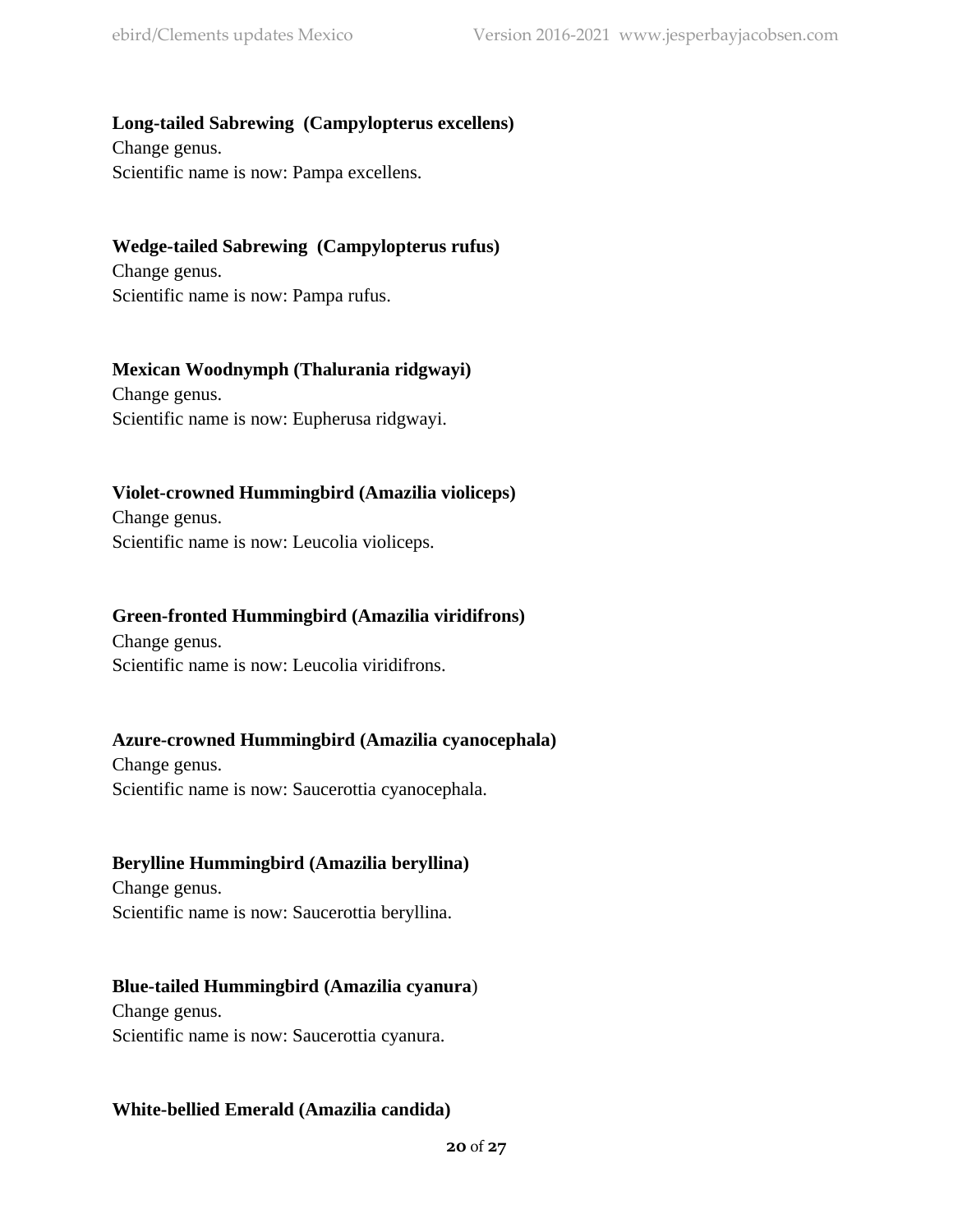Change genus.

Scientific name is now: Chlorestes candida.

## **Blue-throated Goldentail (Hylocharis eliciae)**

Change genus. Scientific name is now: Chlorestes eliciae.

## **All Oceanodroma Northern Storm-Petrels (Hydrobatidae sp.)**

Change genus. Genus is now: Hydrobates.

## **Brandt's Cormorant (Phalacrocorax pencillatus)**

Change genus. Scientific name is now: Urile penicillatus.

## **Pelagic Cormorant (Phalacrocorax pelagicus)**

Change genus. Scientific name is now: Urile pelagicus.

## **Double-crested Cormorant (Phalacrocorax auritum)**

Change genus. Scientific name is now: Nannopterum auritum.

## **Neotropic Cormorant (Phalacrocorax brasilianum)**

Change genus. Scientific name is now: Nannopterum brasilianum.

## **White Ibis (Eudocimus albus)**

Adding subspecies. Now two subspecies recognized:

albus with range:

Coastal and lowlands areas of western Mexico and the southeastern United States south to Costa Rica and the Greater Antilles.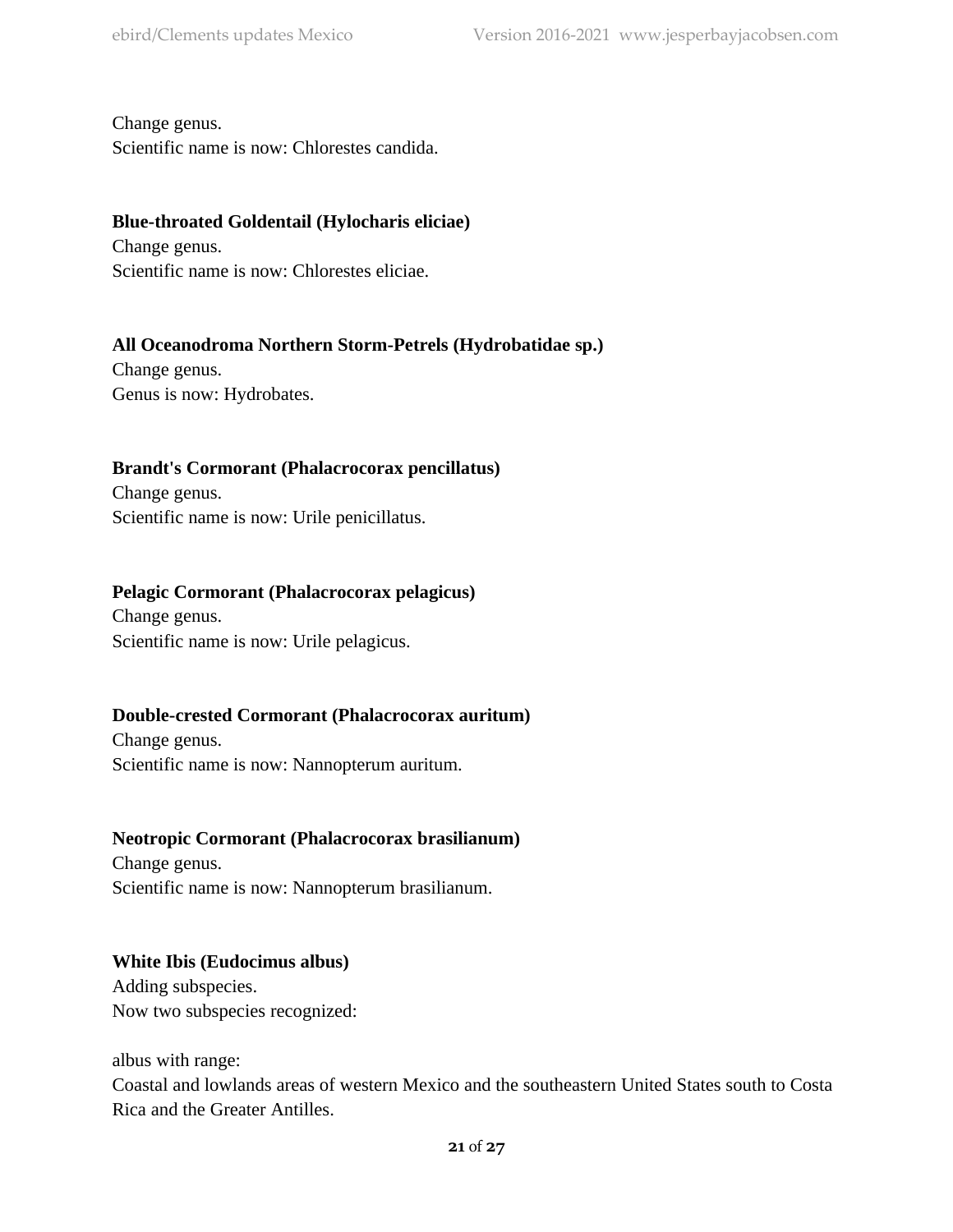ramobustorum with range:

Panama and northern South America: Pacific coast from Colombia, south to extreme northwestern Peru (Tumbes); coastal northern Colombia and northern Venezuela; and llanos of eastern Colombia and western Venezuela.

## **Barred Owl (Strix varia)**

Split. Into two species.

The subspecies sartorii has been split off as new monotypic species Cinereous Owl (Strix sartorii).

Assuming that Barred Owl therefore no longer belongs to the Mexican list.

## **Ladder-backed Woodpecker (Dryobates scalaris)**

New subspecies. Adding subspecies soulei with range: Cerralvo Island, southern Baja California.

## **Crested Caracara** (Caracara cheriway)

Lump. Name change. Adding groups.

Southern Caracara (Caracara plancus) is lumped with Crested Caracara, becoming Crested Caracara (Caracara plancus).

New groups are added: The polytypic cheriway (Northern), to which all Mexican birds belong, containing the three subspecies, pallidus, audubonii and cheriway, and the monotypic plancus (Southern).

## **Laughing Falcon (Herpetotheres cachinnans)**

Subspecies changes. The species now only consists of two subspecies:

## cachinnans with range:

Northern Mexico (south from southern Sonora and San Luis Potosí) south through Central America to northeastern Panama and northern Colombia and, east of the Andes, south to Paraguay, northeastern Argentina, and southern and eastern Brazil.

fulvescens with range: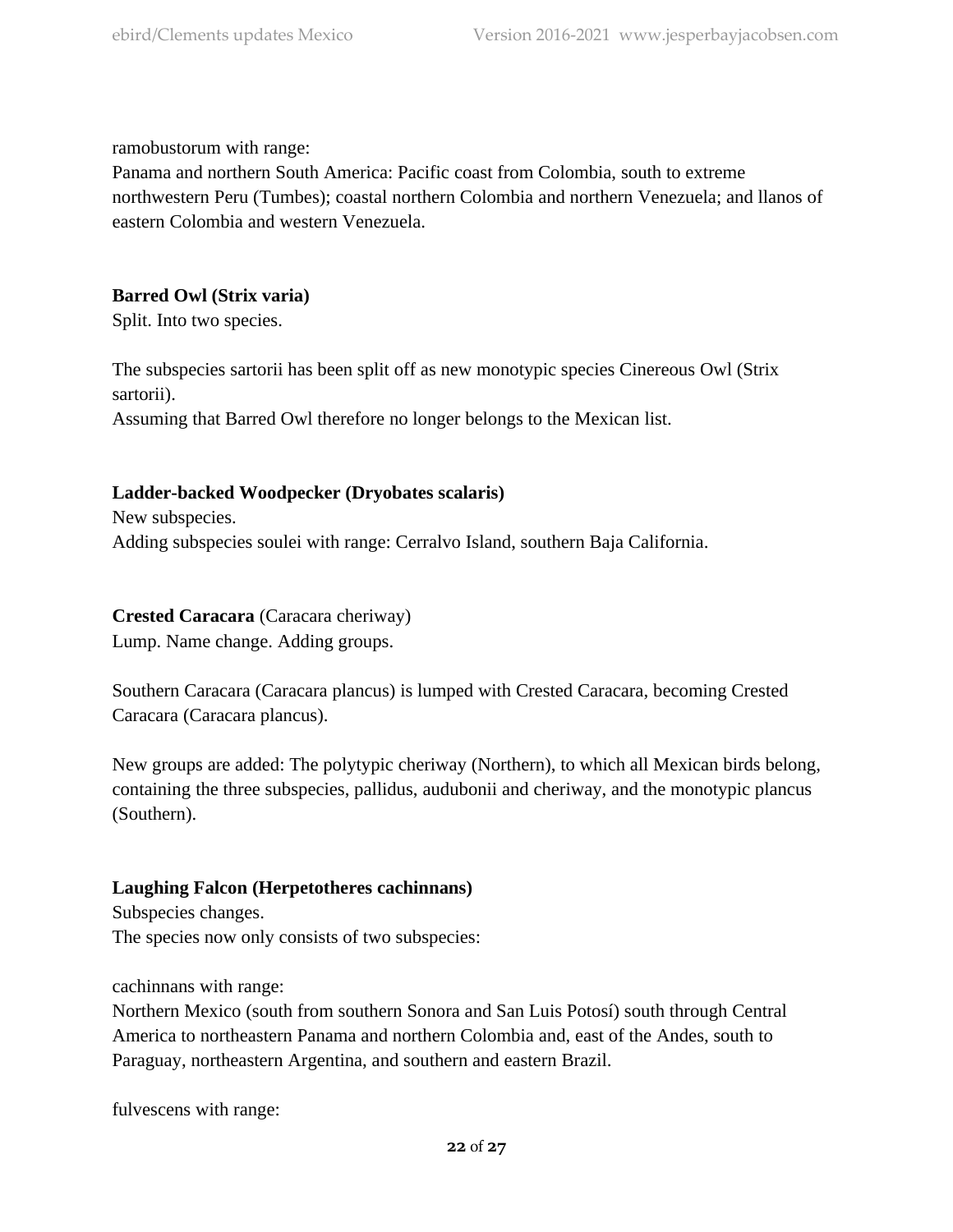Extreme eastern Panama (Darién) south to northwestern Peru (south to Lambayeque).

## **Red-lored Parrot (Amazona autumnalis)**

Rearranging ebird groups.

The Mexican birds that all belong to subspecies autumnalis now belong to the new polytypic group autumnalis/salvini (Red-lored).

## **Black-faced Antthrush (Formicarius analis)**

Split. Into two species.

The subspecies relating to Mexico and Guatemala have been split off as Mayan Antthrush (Formicarius moniliger). The three subspecies are:

moniliger with range: Caribbean slope of southeastern Mexico (except the Yucatán Peninsula), north to southern Veracruz and northern Oaxaca.

pallidus with range: Southeastern Mexico (Yucatán Peninsula).

intermedius with range: Eastern Guatemala and Belize south to central Honduras.

## **Tawny-throated Leaftosser (Sclerurus mexicanus)**

Split. Into two species.

Middle American Leaftosser (Sclerurus mexicanus) and South American Leaftosser (Sclerurus obscurior).

All Mexican birds now belong to Middle American Leaftosser and to subspecies mexicanus (Mexican) with range: Tropical se Mexico (Veracruz and Chiapas) to Honduras.

## **White-throated Flycatcher (Empidonax albigularis)**

Range description. Ranges of all three subspecies have been re-assigned.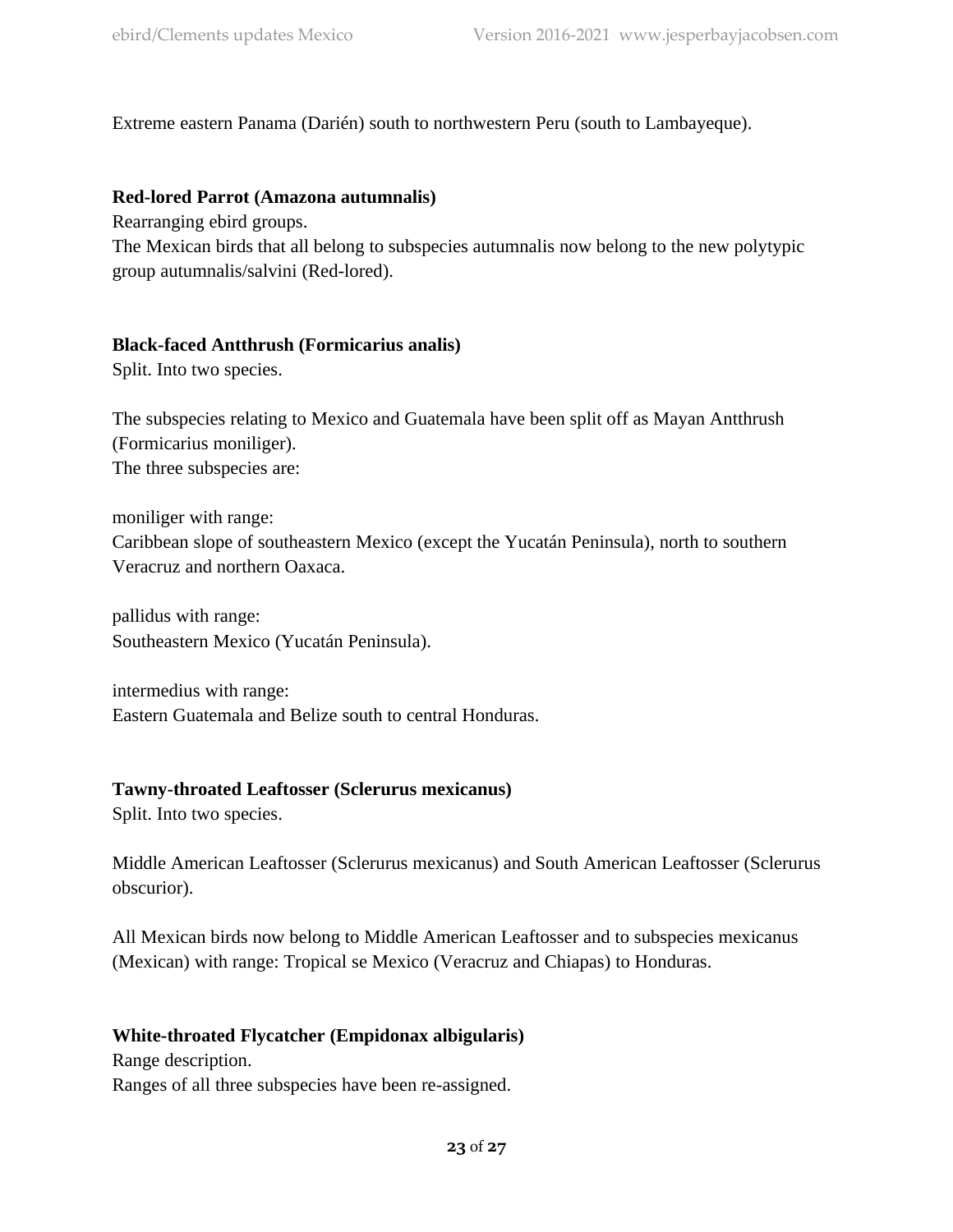timidus now with range:

Northwestern Mexico, breeding in highlands from southwestern Chihuahua to Morelos; northern populations (Chihuahua to northern Nayarit) migratory, wintering at lower elevations south to Oaxaca, but resident Nayarit to Morelos.

albigularis now with range:

Highlands of eastern Mexico (southern Tamaulipas to central Veracruz), and of southern Mexico (eastern Guerrero and northern Oaxaca and in Chiapas), Guatemala, El Salvador, and Honduras, at least some populations wintering at lower elevations (or northern populations also migrating south?).

australis now with range:

Highlands of Nicaragua south to western Panama (Chiriquí).

## **Flammulated Flycatcher (Deltarhynchus flammulatus)**

Change of genus. The scientific name is now Ramphotrigon flammulatum.

## **Dusky-capped Flycatcher (Dusky-capped Flycatcher)**

Change of ebird group name.

The monotypic group olivascens (Arizona) is now just called olivascens (olivascens).

## **Plumbeous Vireo (Vireo plumbeus)**

Range description.

Subspecies montanus has been assigned a new range description: Southern Mexico (Oaxaca and Chiapas south of the Isthmus of Tehuantepec) south to Honduras and northern Nicaragua.

## **Steller's Jay (Cyanocitta stelleri)**

Subspecies name correction. The subspecies teotepecencis is corrected to teotepecensis. (range: Mountains of s Mexico (central and s Guerrero))

## **Mountain Chickadee (Poecile gambeli)**

Change of ebird group name.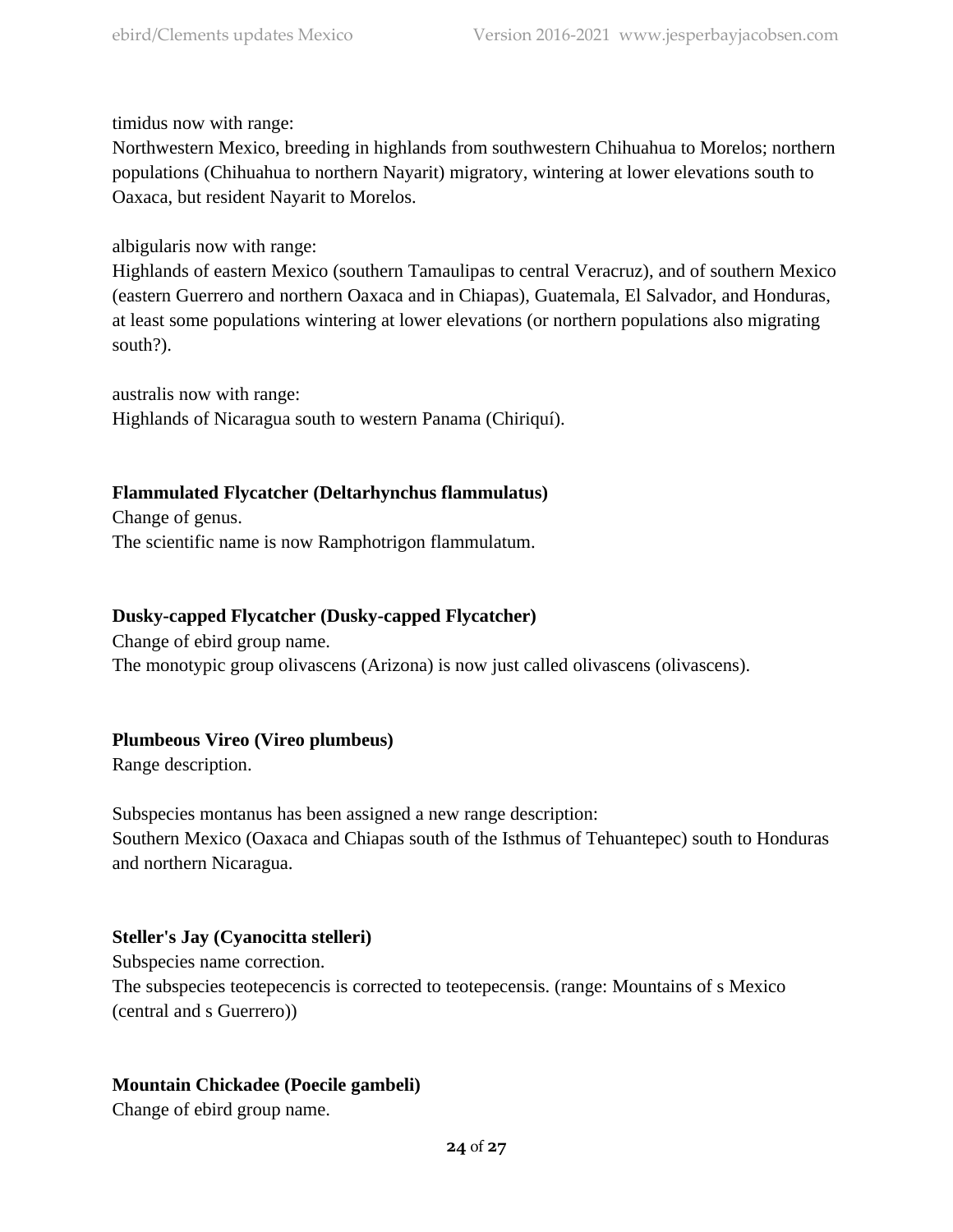The polytypic group baileyae (Sierra Nevada) is now called baileyae (Pacific).

## **Cliff Swallow (Petrochelidon pyrrhonota)**

Range description.

Subspecies pyrrhonota has been assigned a new range description:

Breeds North America from western Alaska to southeastern Canada south to northwestern Mexico (northern Baja California) and the United States (except for the southwest); winters in South America, from Bolivia and southern Brazil to east central Argentina. Since 2015 also breeding locally in east central Argentina (this subspecies?), nonbreeding from the southern United States south to Colombia and Venezuela.

## **Ruby-crowned Kinglet (Regulus calendula)**

Change of genus. The scientific name of the species is now Corthylio calendula.

## **Tropical Gnatcatcher (Polioptila plumbea)**

Split. Into two species.

The Mexican birds now belong to White-browed Gnatcatcher (Polioptila bilineata) consisting of 5 subspecies of which two are relevant to Mexico:

brodkorbi with range: Lowlands of se Mexico (s Veracruz) to e Nicaragua.

superciliaris with range: SE Mexico (Quintana Roo and Campeche) to Panama.

## **Sedge Wren (Cistothorus platensis)**

Split. Into two species.

Monotypic Sedge Wren (Cistothorus stellaris) with range: E Canada to e US; winters Florida to ne Mexico.

and polytypic Grass Wren (Cistothorus platensis) consisting of all the other original subspecies. Meaning that Mexican resident birds now belong to this species.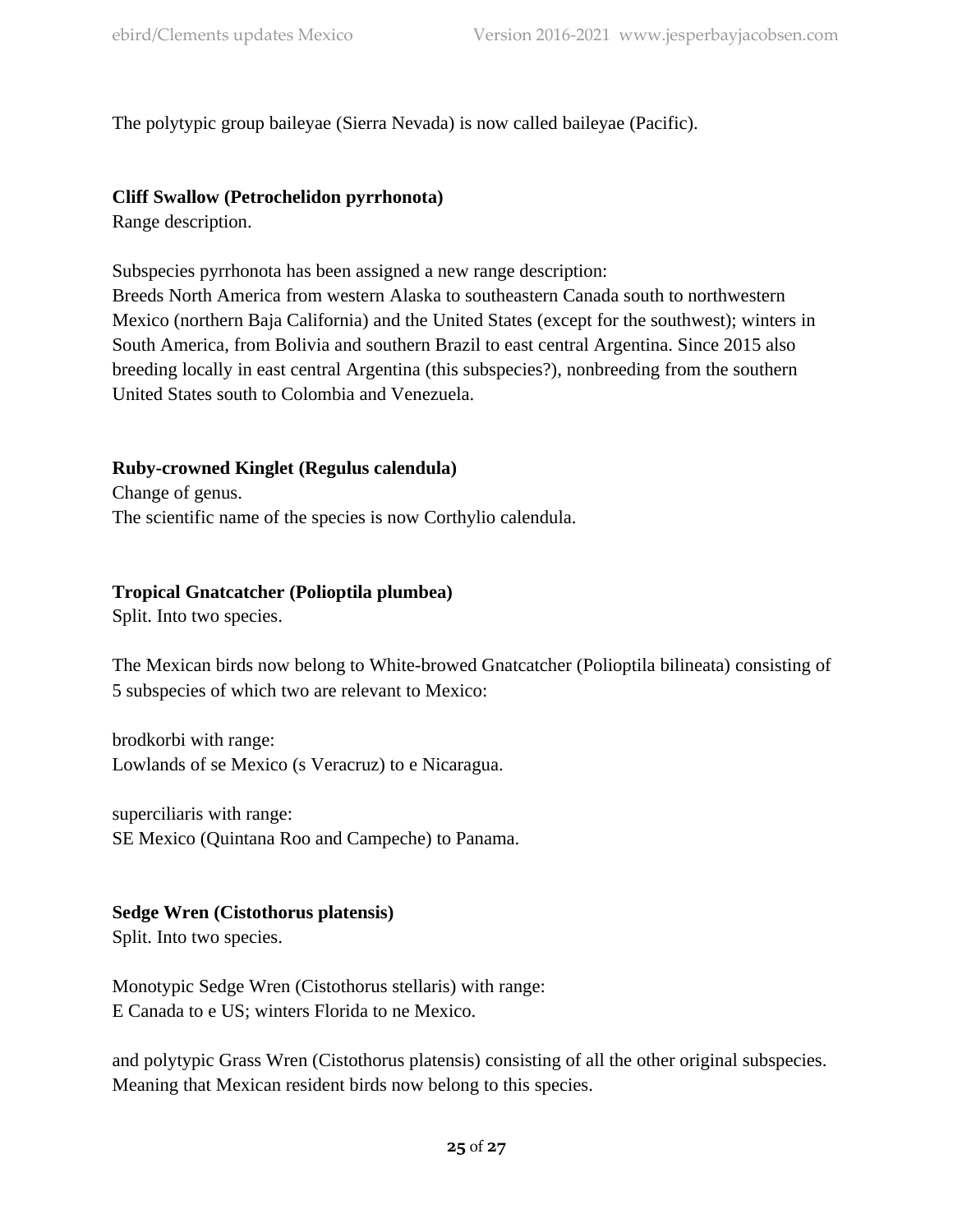Adding a new species to the Mexican list.

## **Happy Wren (Pheugopedius felix)**

New ebird groups.

Polytypic group felix (Mainland) consisting of subspecies sonorae, pallidus, felix and grandis. And monotypic group lawrencii (Tres Marias Is.).

## **Spotted Nightingale-Thrush (Catharus dryas)**

Split. Into two species.

Yellow-throated Nightingale-Thrush (Catharus dryas) and Speckled Nigthingale-Thrush (Catharus maculatus).

All Mexican birds now belong to Yellow-throated Nightingale-Thrush, and still under the ovandensis subspecies with range: Highlands of southern Mexico (southeastern Oaxaca and Chiapas).

## **Elegant Euphonia (Euphonia elegantissima)**

Change of genus. The scientific name of the species is now Chlorophonia elegantissima.

## **Scrub Euphonia (Euphonia affinis)**

Split. Into two species.

The West Mexican birds belonging to subspecies godmani have been split off as the monotypic West Mexican Euphonia (Euphonia godmani) with range: Arid tropical w Mexico (se Sonora to Guerrero).

The other two subspecies of the original Scrub Euphonia remain unchanged.

Adding a new species to the Mexican list.

## **McCown's Longspur (Rhynchophanes mccownii)**

Change of English name. Is now called Thick-billed Longspur.